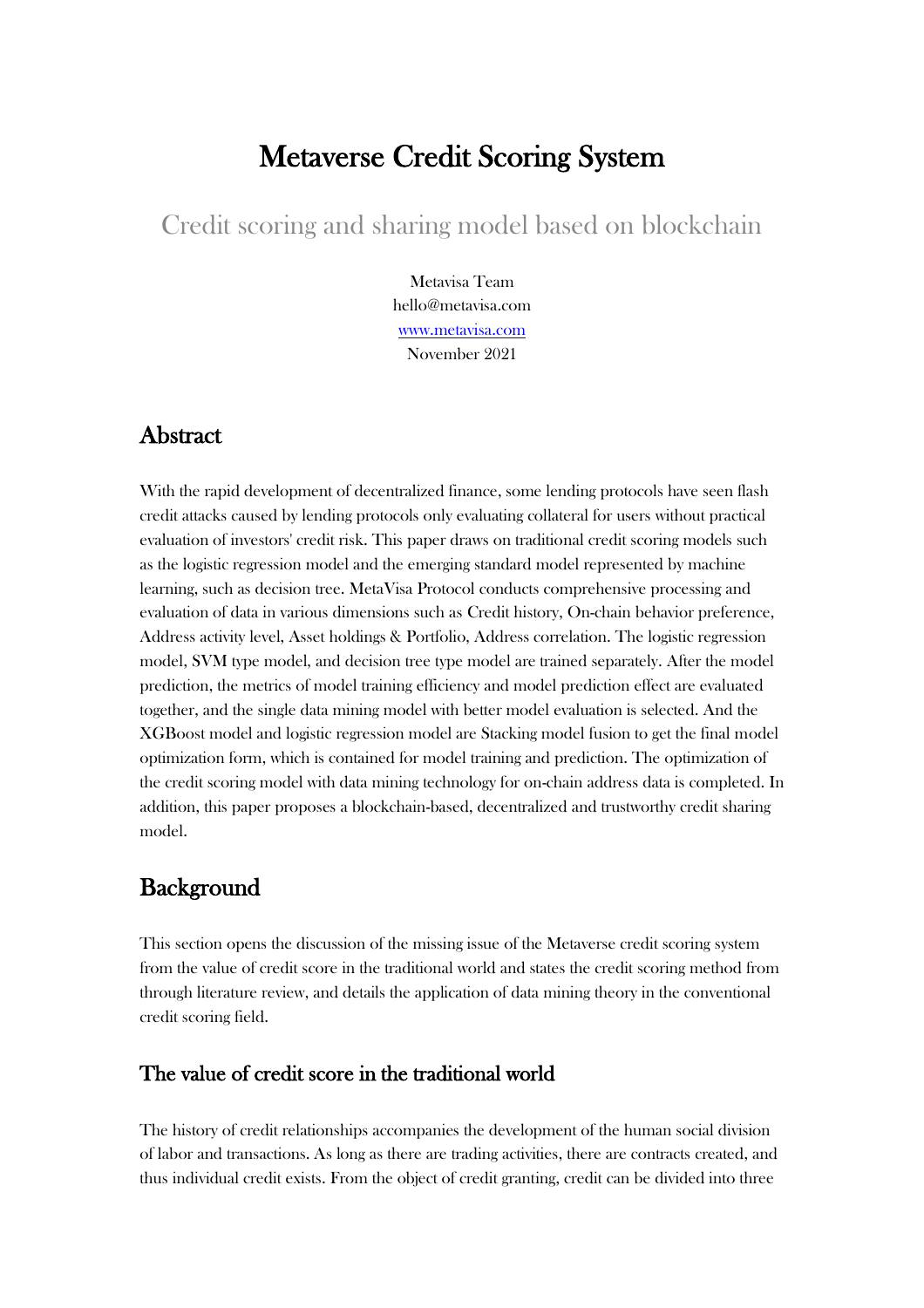categories: government credit, corporate credit, and personal credit. While government credit and corporate credit are generally reflected by organizational behavior, they are traced back to a collection of individual behaviors, the overall expression of multiple individual behaviors. Therefore, personal credit is closely related to all social and economic activities.

A personal credit score is an assessment of an individual's ability to fulfill economic contracts based on a comprehensive examination of the subjective and objective factors of the individual's environment.

At present, the purpose of scoring personal credit is usually threefold.

- Minimization of customer default rate. By identifying and classifying the credit and risk levels of customers, credit evaluation agencies are trying to exclude customers with fraudulent credit intentions and those who will not be able to complete their repayments on time and in quantity in the future, thus allocating limited resources to good customers, reducing the risk of default and making better lending decisions.
- Optimize customer management. Credit rating agencies rely on individual credit scores for effective customer management, including more refinement of target customer groups and thus targeted innovation and recommendation of new products or services; more effective prediction of dynamic changes in customer risk levels and consequent dynamic allocation of corresponding credit authority and credit levels, and timely and better management decisions to reduce alarming debt rates and debt losses, etc.
- Maximizing profits. Credit rating agencies evaluate and judge individual credit, reduce default rates, allocate resources more effectively, and optimize customer management, all to assess the yield and value generated by customers and ultimately achieve the goal of profit maximization for credit rating agencies.

## The absence of a Metaverse credit scoring system

As the underlying infrastructure of Metaverse, Blockchain carries a large amount of interaction information between users and applications in Metaverse. Although this interaction information can be queried in the blockchain, it isn't easy to provide intuitive feedback on the credit situation of address owners because the data is vast, complex, and disordered. And users will protect their privacy by switching addresses, thus making it challenging to accumulate credit in one address.

However, the Metaverse, as an essential evolutionary direction for human civilization, is bound to generate a large number of applications, and credit scores can change to enhance the value created by applications for users. However, the credit scoring system is still missing in the Metaverse. The off-chain interaction data between different applications are not connected, so the credit system is not accessible. Therefore, establishing a unified credit scoring standard plays a crucial role in opening up credit ecological services.

The blockchain-based data desensitization method and the smart contract established on the blockchain can guarantee the fusion and analysis of multi-source data under the condition of metadata security, which effectively prevents information security issues in the existing datasharing process. For example, individuals' social relationship and consumer financial data in the Internet platform can be confidently authorized to smart contracts for full credit assessment. As a result, users can get the credit score assessed by credit evaluation agencies for themselves. In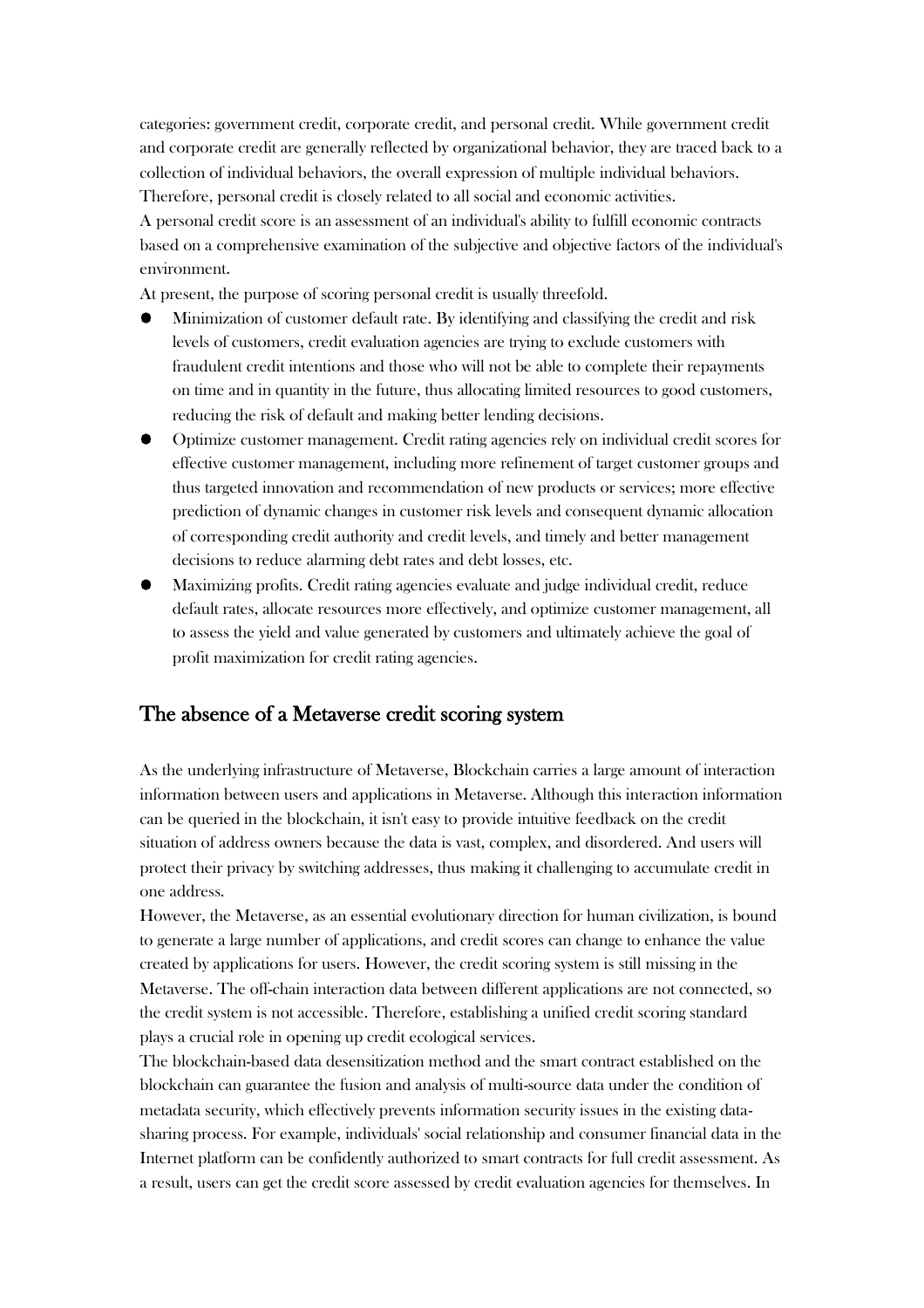this process, other users do not get the metadata of the user. Therefore, in Metaverse, the credit scoring based on the blockchain data can maximize the value of the data.

## Research on Credit Scoring Methods

Around 1950, credit scoring models were gradually explored and developed. The emergence of credit cards and credit ratings such as home mortgages advanced the credit scoring research process. Initially, individual credit scoring methods were often evaluated by a sample of relevant experts based on their own rules of thumb. The study obtained several representative results of typical significance. Still, these methods have limitations, arbitrariness, and subjectivity. On top of this, personal credit scoring models based on various mathematical and statistical methods were mined. These methods are based on the knowledge of economic management and other disciplines to mine and organize individual samples' information and provide a comprehensive and integrated measure of individual behavior. Personal credit scoring models can portray the probability of an individual's default to the maximum extent possible by describing unique characteristics and reducing the misclassification rate of personal credit models. In the beginning, credit scoring models were mainly used to analyze individual credit behavior by traditional methods to understand their general development. Later, many other fields of

knowledge were incorporated into personal credit models, such as discriminant analysis and logistic regression, which gained wide recognition and respect. As a result, individual credit scoring methods are gradually evolving and upgrading and have fully incorporated statistical and computer knowledge.

Single credit scoring methods include statistics, non-parametric, operations research, artificial intelligence, etc. There are numerous research results on single credit scoring methods, and there have been many groundbreaking new developments in applications and methodological improvements in recent years.

### Statistical methods

Statistical methods include distance measurement, attribute study of individual credit, among which discriminant analysis and cluster analysis are generally recognized. Discriminant Analysis (DA) was developed based on Fisher and has gained academic recognition. David Durand(1941) used discriminant analysis for individual behavior studies, focusing on the qualities of misclassification rate and its role in credit scoring. Discriminant analysis is based on a measure of the distance of a specific pair of sample attributes with small distances between like categories, and individual attributes are analyzed using single individual discriminant models and combined discriminant models. Hand argues that if sample bias is ignored when the sample variables approximately obey a normal distribution, it indicates that the sample itself can be more suitable for discriminant analysis. Hardy in 1985 applied Discriminant analysis to business, finance, and other fields and used it for comparative analysis of credit scores. However, it is worth noting that credit data modeling studies in which the above conditions cannot be met do not apply to the above methods.

Rosenberg explores the applicability of discriminant analysis and points out its contradictory results. This approach has a constraint that the information collected is often from customers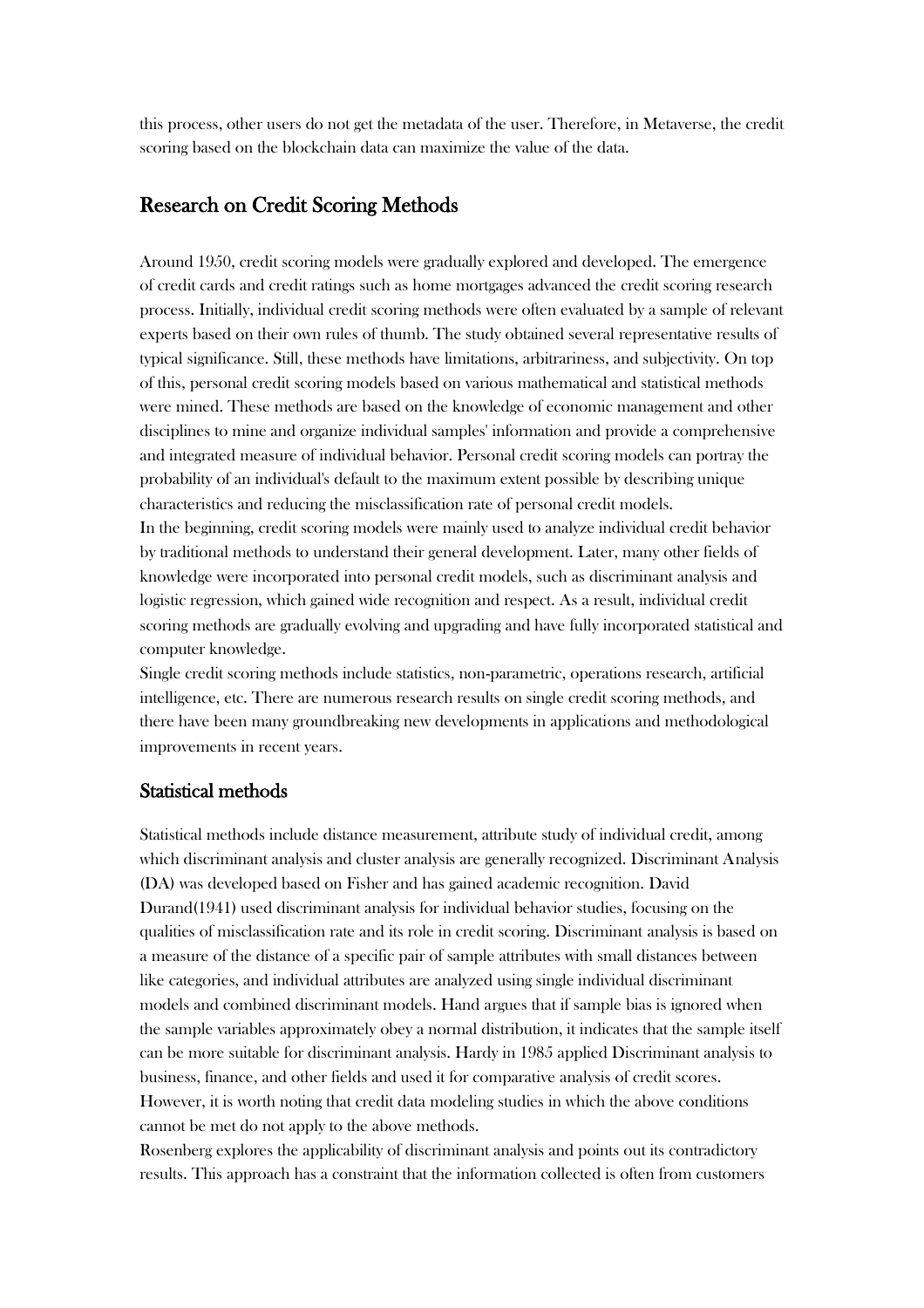who have already taken out loans. In contrast, data from those other customers are eliminated before discriminating, and discriminant analysis has deviated from its distance properties due to its characteristics. Many later models have evolved based on this model. FICO was developed to study in the context.

Regression analysis is one of the primary research methods, applying Darwin's genetic factors in the research context. The regression analysis method is based on primary research to analyze the factors influencing a variable, study the mechanism of the inner connection between variables, and study the dependent variable's dynamic change process through the analysis of the independent variable. Regression analysis takes complete account of the attributes of the variables, the internal structural relationships between the variables, and the advantages in credit scoring. Therefore, regression analysis has gained general acceptance, making the method more applicable. Orgler applied the technique of regression analysis to study the subordination of indicators. Fitzpatrick studied the relationship between the loan and credit assessment aspects and tested it empirically. By far, logistics has been the most commonly used, expanding the study of statistical methods.

#### Non-parametric methods

contains many components to understand the ways of individual credit scoring through statistical analysis of variables and empirical generalization. The Nearest Neighbors (NNs) method has strong applicability in dealing with classification issues, which was proposed by foreign scholars in the 1950s and has since been recognized by the American banking community and fully applied to individual credit assessment. Henley used it in consumer credit assessment to compare methods analysis, provide a detailed and in-depth analysis of the nearest neighbor method's distance analysis principle, and analyze its advantages and disadvantages in handling data. Yeh dissected the features of the nearest neighbor method, which does not require pre-simulation exercises, the information can be processed, and it shows better scoring results in individual credit rating.

Scholars around the 1980s proposed the decision tree method (DTM), and it is mainly based on the characteristics of variables for classification processing and measurement. The decision tree method recombines data to classify variable attributes as a whole, with relatively small variability between subclasses, until the training sample is satisfied by the constraints and the classification is complete. Makowski applied the decision tree method to personal credit scoring and achieved good results. Olaru developed the decision tree method by combining the Fuzzy method with the decision tree method and established SDT (soft decision trees) model and applied it to credit scoring, which improved the classification accuracy of the decision tree method. Nie combined logistic regression with the decision tree method and established a combined logistic regression-decision tree-based individual credit scoring model, which combined the two methods' advantages and reduced the misclassification rate of personal credit scores. It has been suggested that the process of applying decision trees to individual credit scoring is to classify applicants into N subclasses according to different criteria, discriminate the N subclasses separately, and determine the possible future default of customers in each subclass. The decision tree approach provides a new way of thinking to perform classification, is easy to understand and implement, and can directly characterize the data. However, its ability to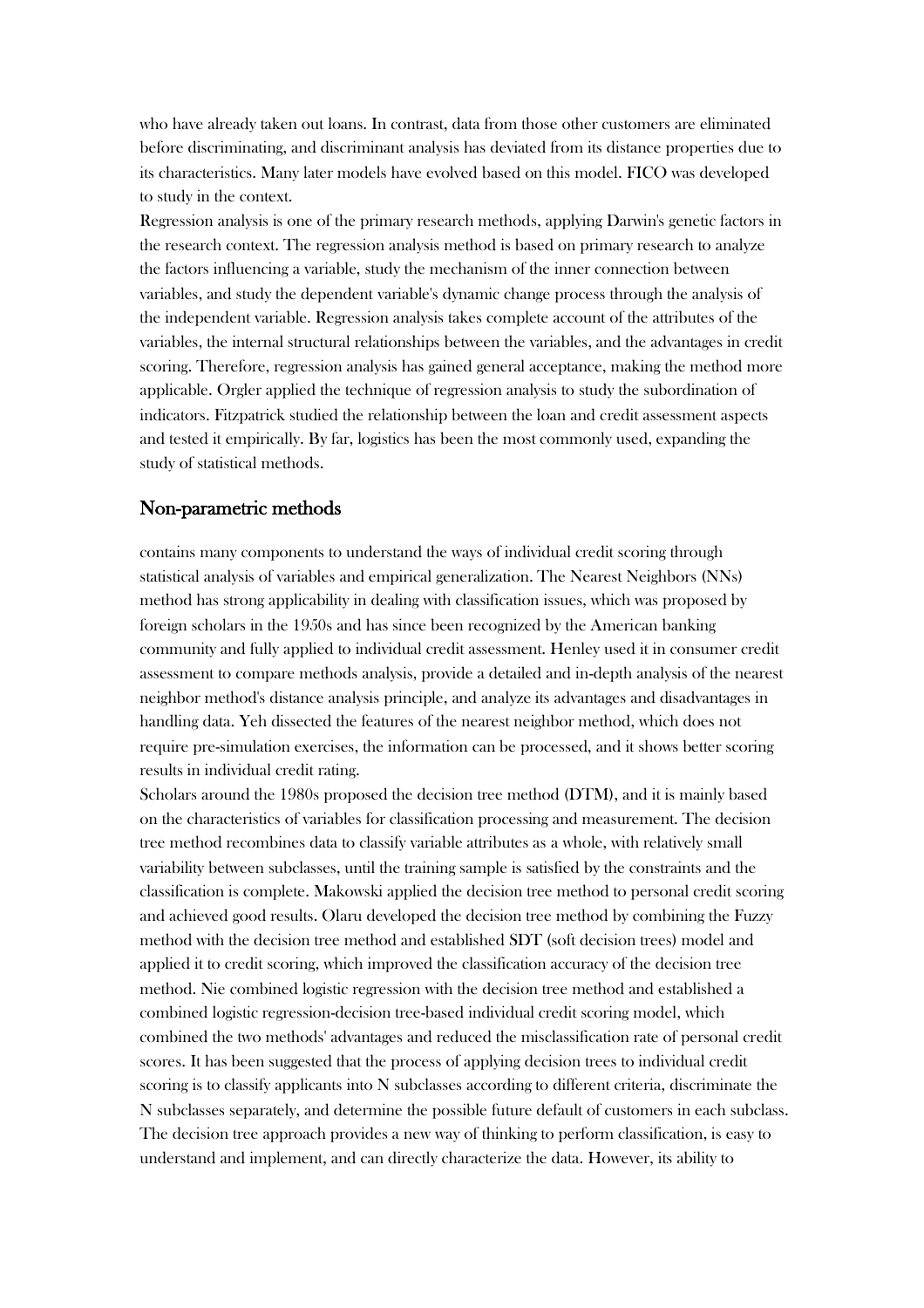handle continuous numerical variables is weak, and the classification accuracy still needs to be improved when applied to individual credit scoring.

Bayesian networks were developed based on the probability theory of mathematics. The method is based on the relevant theory to obtain the scoring results, analyze the attribute factors of individuals in general, and explore the characteristics of individual variables. Many scholars have recognized the method in terms of utility and accuracy of credit scores, such as Baesens and Migueis, who have tested it empirically through credit samples.

The clustering method is more widely used in personal credit scoring, based on different clustering rules to analyze the indicator variables in personal credit assessment in terms of weighting, and then classify the study by clustering rules. This method can improve the accuracy of scoring and be more targeted to solve the sample bias issue. The FCM method has some advantages in solving the individual credit scoring issue due to its assumptions and application restrictions. This method optimizes data mining rules, has advantages in solving economic problems, and several other problems in the application of credit scoring. In contrast, this method has few assumptions and can be used in combination with other methods.

### Linear programming method

This method has an essential role in individual credit assessment, supported by mathematical theory (LinearProgramming, LP. Mangasarian pioneered the operational analysis in individual credit assessment. However, it is only since the 1980s that this approach has gained widespread attention. Linear programming models generalize excellent and bad samples according to specific attribute characteristics by setting a threshold value. The good sample points are in the upper half of the critical value curve, and the bad examples are in the lower half of the critical curve. The difference between linear programming and other methods has been the focus of scholars. Nath pointed out through a study that statistical methods are superior to those of linear programming. Shi pointed out that multi-criteria linear programming methods are superior to statistical methods when applied to individual credit scoring. Ic incorporated the fuzzy methods approach into linear programming by reworking the model and analysis so that the misclassification rate of the sample of individual credit assessment is reduced and the overall risk prevention mechanism of commercial banks is improved.

#### Artificial intelligence methods

Statistical knowledge was first applied to individual credit assessments. However, the late 20th century saw significant advances in credit assessment technology, especially the development of artificial intelligence technology. The application of artificial intelligence methods to individual credit scores also showed diverse characteristics in processing samples.

After 1970, artificial intelligence entered an era of booming development, and the popularity of computers also contributed to the development of the method. One of the better results has been achieved by ExpertSystem, which processes the information of experts in classification processing by discriminating the intrinsic links between variables. In personal credit classification processing, expert systems are not based on the analysis of empirical information but the neural system approach to classification.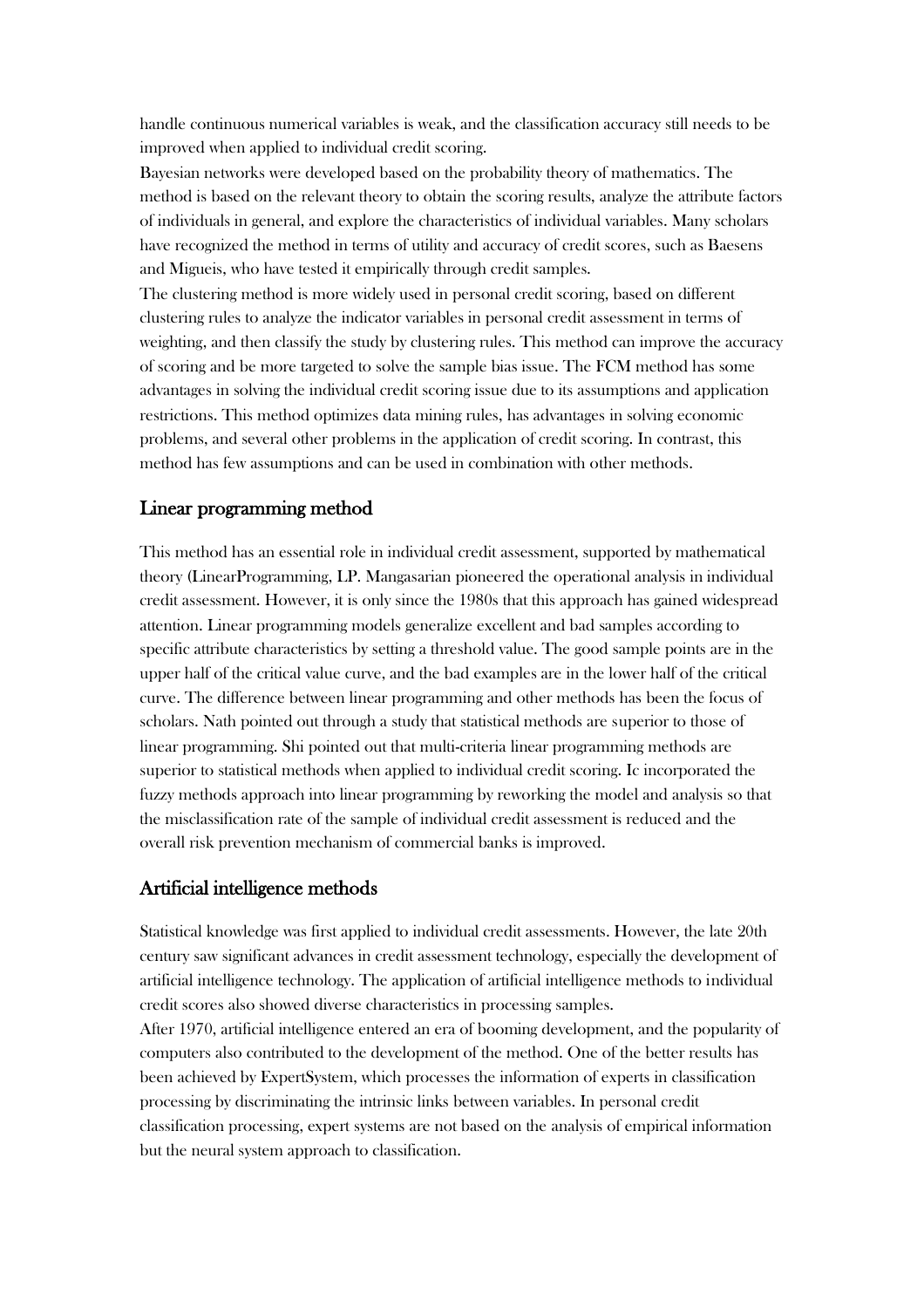Neural networks (Artificial Neural Networks, ANNs) have achieved initial results and occupy an essential place in the field. West applied this method for credit rating analysis and the establishment of individual credit systems. Abdou used neural network methods and achieved long-term progress. Because artificial neural networks have their methodological advantages. The permutations of variables and parallel changes in data allow for adequate running and processing of samples. Furthermore, the method is constantly updating and evolving the method itself. As a result, neural networks have shown more significant advantages in solving personal credit processing.

The basic principle of the support vector machine is the analysis of the sample space and the processing of the surface fit. The distance to the surface is statistically analyzed. The comparative analysis of the distance between the sample points on the surface, i.e., the greater the individual vertical distance of the sample points, the higher the level of optimization of the sample set, and the surface of the sample points is the practical embodiment of those critical scatter points. The characteristics of the support vector machine itself can be combined with several methods to solve personal credit scoring issues. Minghui Jiang first tried to use the method in combination with regression analysis, GA, PSO, and other optimization to reduce the misclassification rate and improve the risk resistance.

Genetic algorithm is the process of integrating computer science and biological science methodological mechanisms with each other, and superiority genetics is applied to the sample selection process to generate an adaptation function to find the sample with the highest adaptation as the optimal solution. The applied mechanism of the method has high applicability in solving individual credit scoring issues, but studies have shown that the computational process of the method is relatively complex. Scholars have confirmed that the integration of support vector machine methods with other methods is also of high academic value and empirical significance. Academic research on a single model has found that a single model approach has obvious advantages and, at the same time, limitations in conducting the application process of individual credit scoring. Statistical methods are able to discover the regularity of data well and have strong explanations; however, their application prerequisites often require the data to obey a special distribution due to the excessive data requirements, and the realistic applicability is challenged. The data processing method of artificial intelligence reduces the requirement of variable characteristics and improves the prediction accuracy of individual credit; however, the transparency of the artificial intelligence method is not high, and it is difficult to reflect the economic meaning of variables. Under the constraints of strict assumptions, complicated computational rules, and restrictions on moderating variables, most studies of single models focus mostly on the accuracy of the models and not enough on the explanatory studies of the models. Therefore, people have started to use combinatorial models for individual credit scoring using the characteristics and complementary features of different methods.

### Combined credit scoring methods

Combinatorial credit scoring methods are combinations of two or more methods that enhance the applicability of a single model by applying the algorithmic rules of combined weighted equilibrium. The first to propose a combined credit scoring method was Bates and Granger. They systematized the rules of the combined method in 1969 and thereafter, Cleman focused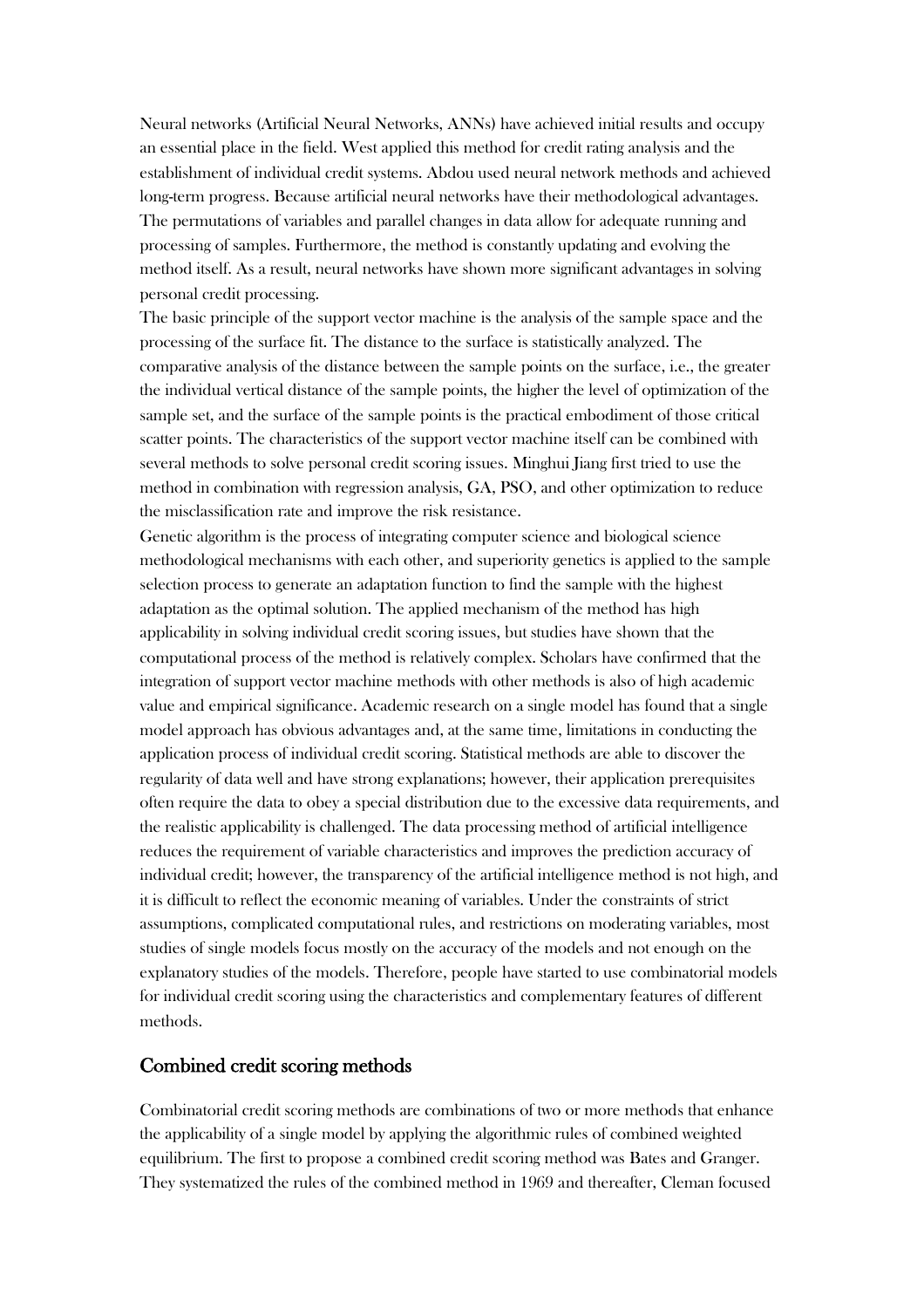on the study of the combined method and discussed and analyzed the predictive function of the method in depth. Based on this, more combination rules were applied, including average method, winning method, optimal method, regression method, difference method, etc. Scholars such as Kuncheva explored combination rules and mined combination methods with greater applicability, while Siami and others used combination scoring methods to conduct an in-depth analysis of sample and indicator variables.

The research on combined credit scoring models has seen an increasing number of combined rules and models emerge, and scholars have used the complementary strengths between models to improve the accuracy of scoring predictions. As a result, scholars have tried to combine and integrate more than two or more methods for optimization, and proposed individual credit scoring models based on integration learning methods. The difference between the combined models and the integrated models is that: the single models that are combined are often two or three, but the single models used for integration exceed the size of the combined models in number; secondly, the single models that are combined are selected manually based on the characteristics and applicability conditions of the models and ensure the complementarity before each other, but the results show that sometimes the models are seen from the characteristics of their algorithms complementarity, but the practical application is not good. In comparison, the integrated algorithm has a high degree of automation in model selection, and the integrated approach performs automatic screening by prediction results, and the integrated model has higher applicability characteristics when performing individual credit scoring.

# Application of data mining in the traditional credit evaluation field

By analyzing the research related to data mining technology in assessing credit risk in traditional finance and Internet finance, it is found that data mining technology can be applied in the financial field and its effect on credit risk assessment is better than the traditional credit scorecard system. Especially in the Internet finance field, influenced by the big data environment in the Internet finance field, there is more room for the development of data mining technology in assessing the credit risk of P2P individuals compared with traditional statistical analysis methods.

In the traditional financial field, the credit risk assessment of borrowers by traditional financial institutions such as commercial banks is generally carried out through the credit score card system. The so-called credit score card system refers to the fact that financial institutions, when reviewing loan or credit card applications for borrowers, generally focus on analyzing the basic information and credit history of borrowers, dividing these two assessment indicators into several small assessment indicators, according to the borrower information on each The financial institution can evaluate the credit risk of the borrower based on the total credit score, which is the credit score card system. With the continuous development of big data and data mining technology, many scholars began to apply data mining techniques to the traditional financial field. Bee (2012) was able to effectively assess the credit risk of borrowers by constructing a logistic regression model on the lending data of New Zealand banks, which served to differentiate the credit risk of borrowers, etc. Fatemeh (2016) combined genetic algorithm and clustering algorithm with the traditional credit scorecard system, and after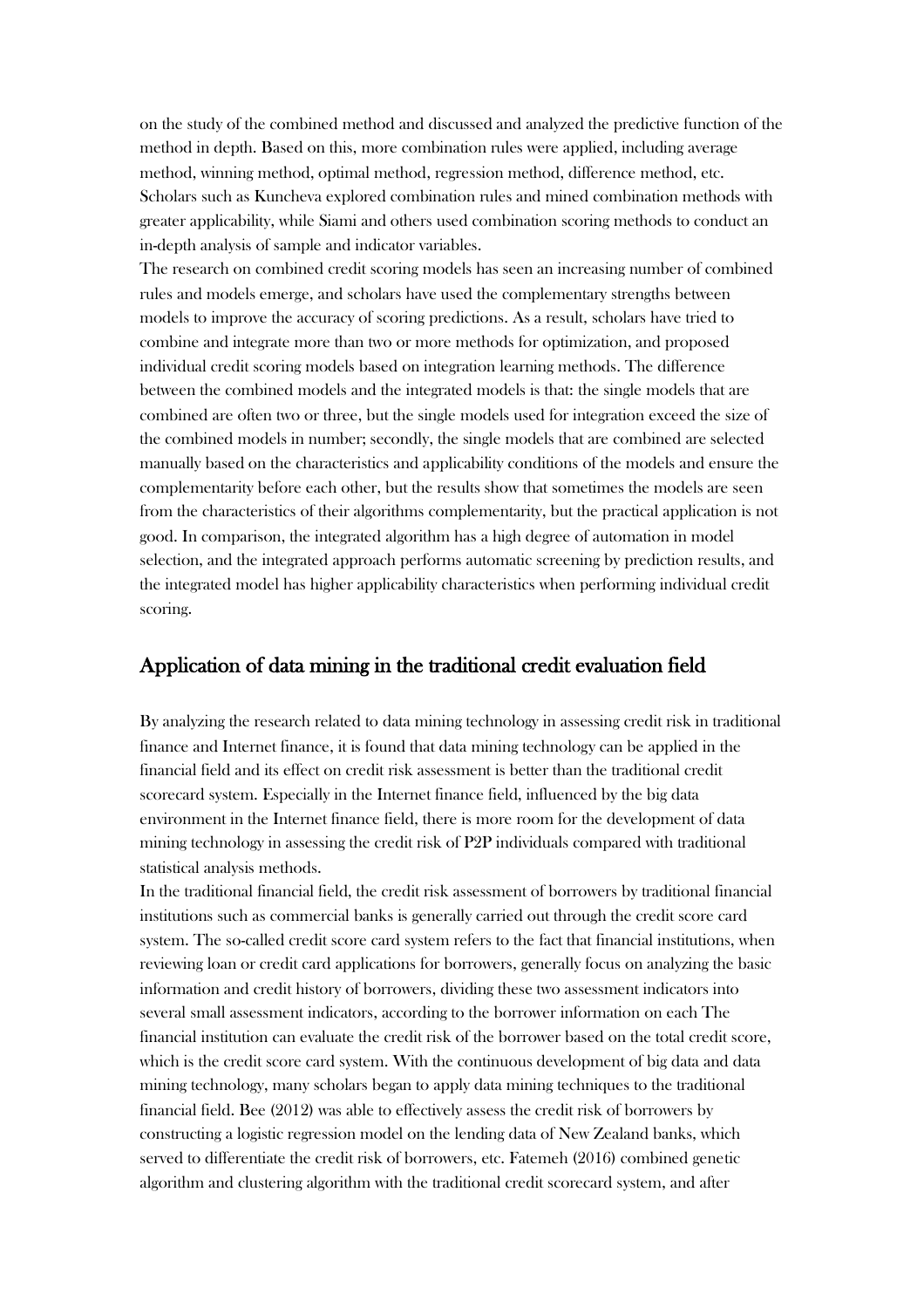empirical analysis found that the credit scorecard system improved by data mining algorithm could better complete the assessment of bank loan quality. Masoumeh(2017) introduced the integrated learning algorithm into the field of credit risk assessment of commercial banks and found that the bagging integrated algorithm was more effective in assessing credit risk than the traditional data mining algorithm after empirical analysis. The model is also efficient and practical. Yanhong constructed a random forest model on P2P lending data in Germany, and then compared the assessment results under the random forest model with the traditional method, and found that the random forest model is more capable of assessing the credit risk of borrowers.

### Data mining theoretical model

Data mining refers to the process of extracting useful information from the data of the issue under study through computer software or platforms when dealing with certain real-world issues and providing technical support for solving real-world issues. The emergence of data mining techniques is closely related to other theories, and the relevant theories of statistics and artificial intelligence are reflected in data mining techniques. By the nature of data mining itself, data mining models can be divided into single data mining models and integrated class data mining models. Single data mining models include logistic regression models, neural network models, decision tree models, SVM models, etc. Integrated class data mining models include random forest models, XGBoost models, bagging model combinations, Boosting model Combination, Stacking model fusion, etc. Next, we introduce the algorithmic principles of several commonly used data mining models.

#### Logistic regression model

The logistic regression model is a classical classification model used to deal with Bernoulli distribution data issues. The basic formulas of the logistic regression model for the binary classification issue are shown in Equation 1.1 and Equation 1.2.

$$
\begin{aligned} \text{P(Y = 1 | X)} = \frac{1}{1+\mathrm{e}^{-\left(\alpha_0+\Sigma_{i=1}^n\alpha_i x_i\right)}} \\ \text{P(Y = 0 | X)} = \frac{\mathrm{e}^{-\left(\alpha_0+\Sigma_{i=1}^n\alpha_1 x_i\right)}}{1+\mathrm{e}^{-\left(\alpha_0+\Sigma_{i=1}^n\alpha_1 x_i\right)}} \end{aligned}
$$

Where the dependent variable Y may belong to two categories  $0$  or 1, n is the number of independent variables, and the output is the probability that Y belongs to category 1. The probability value P can only be between 0 and 1. When P is closer to 1, it means that the more likely Y belongs to category 1, otherwise, the more likely Y belongs to category 0. Among the data mining models, the algorithm principle and model structure of the logistic regression model is relatively simple. Compared with other data mining models, the characteristics of the logistic regression model are more obvious. First, the output form of the logistic regression model is easy to understand, and the coefficient value Q of the output represents the effect of the independent variable on the target variable, and the output result P represents the possibility of the data being classified into this item; second, compared with more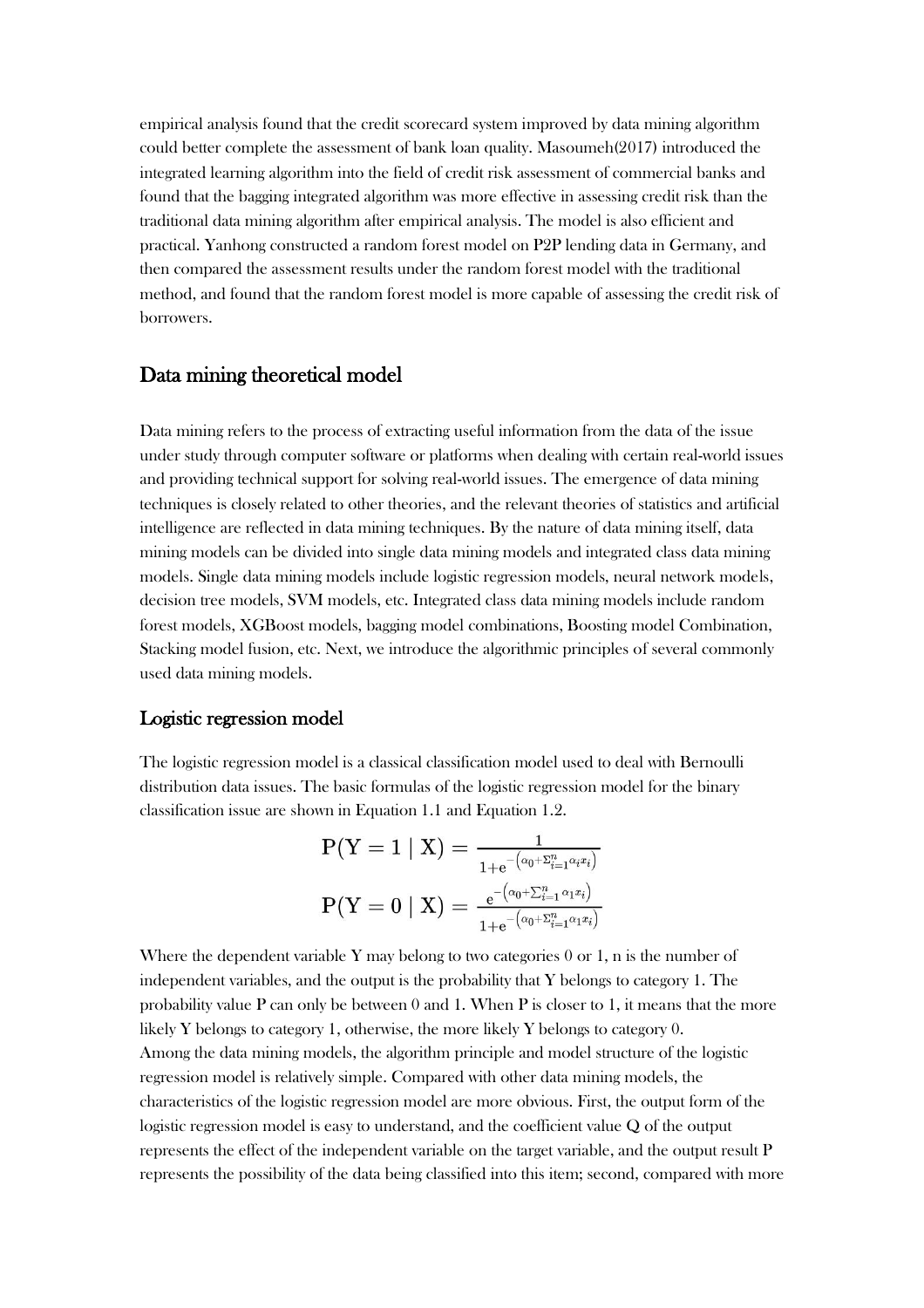complex machine learning models such as support vector machines and random forests, the internal structure of the logistic regression model is simple. Third, the logistic regression model can be applied to both categorical and numerical independent variables without any additional processing, which makes it more widely used.

Of course, logistic regression models also have some significant drawbacks, such as the generalization ability of model training may be reduced or even lost under the influence of multicollinearity. Logistic regression is also not good at dealing with the differentiation of nonlinear variations on probability values. The treatment for the above issues can be solved by variable dimensionality reduction, and in addition, regularization can be used to adjust the coefficients of each variable to reduce the influence of multicollinearity.

#### Support vector machine model

Support vector machine model (SVM) is a frequently used machine learning model, and its algorithm is based on the principle of statistics, which aims to minimize the empirical risk and confidence range of the model by minimizing the structured risk. The SVM model is essentially a classifier that defines the maximum distance in the feature space, and it can differentiate data in terms of type by constructing a "hyperplane" that lies between the points of different categories. The SVM model is essentially a classifier that defines the maximum distance on the feature space by constructing a "hyperplane" between different categories of points, thus enabling the differentiation of data in terms of type. Therefore, the training of the SVM model is based on the principle of distance maximization. Under the condition of nonlinearity and a small number of samples, SVM model prediction is better than other data mining models. SVM models are usually classified into linear SVM models and nonlinear SVM models according to the nature of the classification issue to which they are applied. Linear SVM models are mainly applicable when the data set is linear. For linear SVM models, the mathematical expression of the model and the classification decision function are shown below 1.3.

$$
\omega^*\cdot \mathrm{x}+\mathrm{b}^* = 0 \\ \mathrm{f}(\mathrm{x}) = \mathrm{sign}(\omega^*\cdot \mathrm{x}+\mathrm{b}^*)
$$

The training goal of the linear SVM model is to maximize the majority of sample data to be correctly classified. However, in real life, many classification issues are nonlinear, when the training effect of the linear SVM model cannot reach the classification requirement, it is necessary to choose a nonlinear SVM model to solve the issue. The nonlinear SVM model mainly uses the kernel function  $k(x, Z)$  nonlinear transformation to transform the nonlinear issue into a linear one. The kernel functions available under general conditions include polynomial kernel function, string kernel function, Gaussian kernel function, etc. Through the kernel functions, the correspondence between the original space of the model and the new space is created, and the research issue is converted from a nonlinear issue to a linear one. Compared with other data mining models, the structure of the support vector machine model is more complex, and the SVM model has other features that distinguish it from other models, including the fact that the SVM model does not perform model construction and model prediction through the traditional statistical analysis process but through the structural reasoning from the data training set to the data testing set, which can clarify the issue-solving ideas. In addition, the principle of model training through SVM is more evident in the role of a few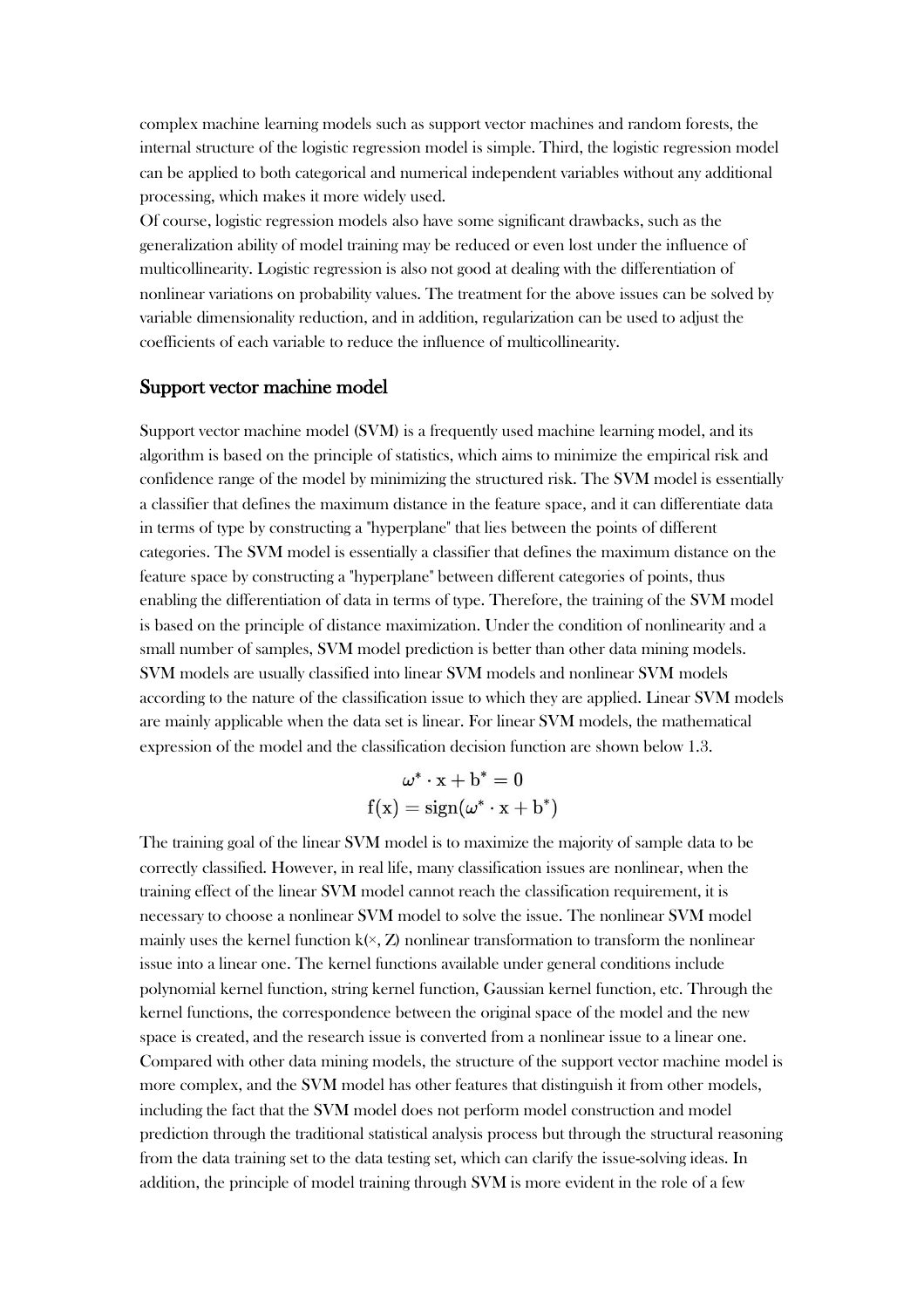branch vectors, which helps researchers to extract the most influential data in the dataset for model prediction. However, the training efficiency and prediction efficiency of SVM models are affected by the sample size, and when the sample size increases significantly, their model training efficiency and prediction efficiency will also decrease significantly.

### Decision tree type models

#### Decision tree model

The decision tree model is a data mining model with a simple algorithm idea, which is more suitable for nonlinear issues. The essence of the decision tree model is a classification function approximation method. That is, based on the known attributes in the training set and the results obtained after analysis, a tree of data classification rules is trained, and the tree classification rules are applied to the model prediction of the test set.

The decision tree model has three types of data nodes, namely, root, middle, and leaf nodes. Each of these three types of data nodes represents an attribute of the sample, and there can be multiple paths from each node as the starting point, and several paths represent how many attributes there are. The specific model classification method is root node to some path to some intermediate node and finally to some leaf node, and the path from the root node to leaf node can be regarded as a certain data classification rule. The model form of the decision tree is the set of all data classification rules. For any data, there is one and only one path in this decision tree, which determines the uniqueness of the model output for that data. With this set of paths, the prediction set also completes the model prediction. According to the algorithm principle of the decision tree model, the model application process is divided into three steps: first, the training set is applied to the model training to generate the inverted tree topology; second, the training set is used to generate all the paths from the root node to the leaf node for the tree structure generated in the first step, and the set of these paths is the data classification rules; third, the test set is applied to the classification rules in the second step to complete the model prediction.

Compared with other data mining models, the decision tree model also has some remarkable features. Firstly, the decision tree model has a better explanation in business; secondly, the decision tree model has better applicability to data, whether it is discrete data or continuous data, the decision tree model has a good processing effect; finally, the decision tree model has good processing effect whether it is a small number and training set or a large number of training sets.

First, under the influence of the overfitting effect, the model training results of the decision tree model will be distorted; second, the decision tree model is not applicable to high-dimensional variable data, and the effect of model training and model prediction will be degraded to a large extent under the high-dimensional data; third, the stability of the decision tree model will be significantly reduced in the face of the interference of outliers in the data. Therefore, decision tree models with integrated learning ideas (such as random forest models and XGBoost models) are born.

### Random forest model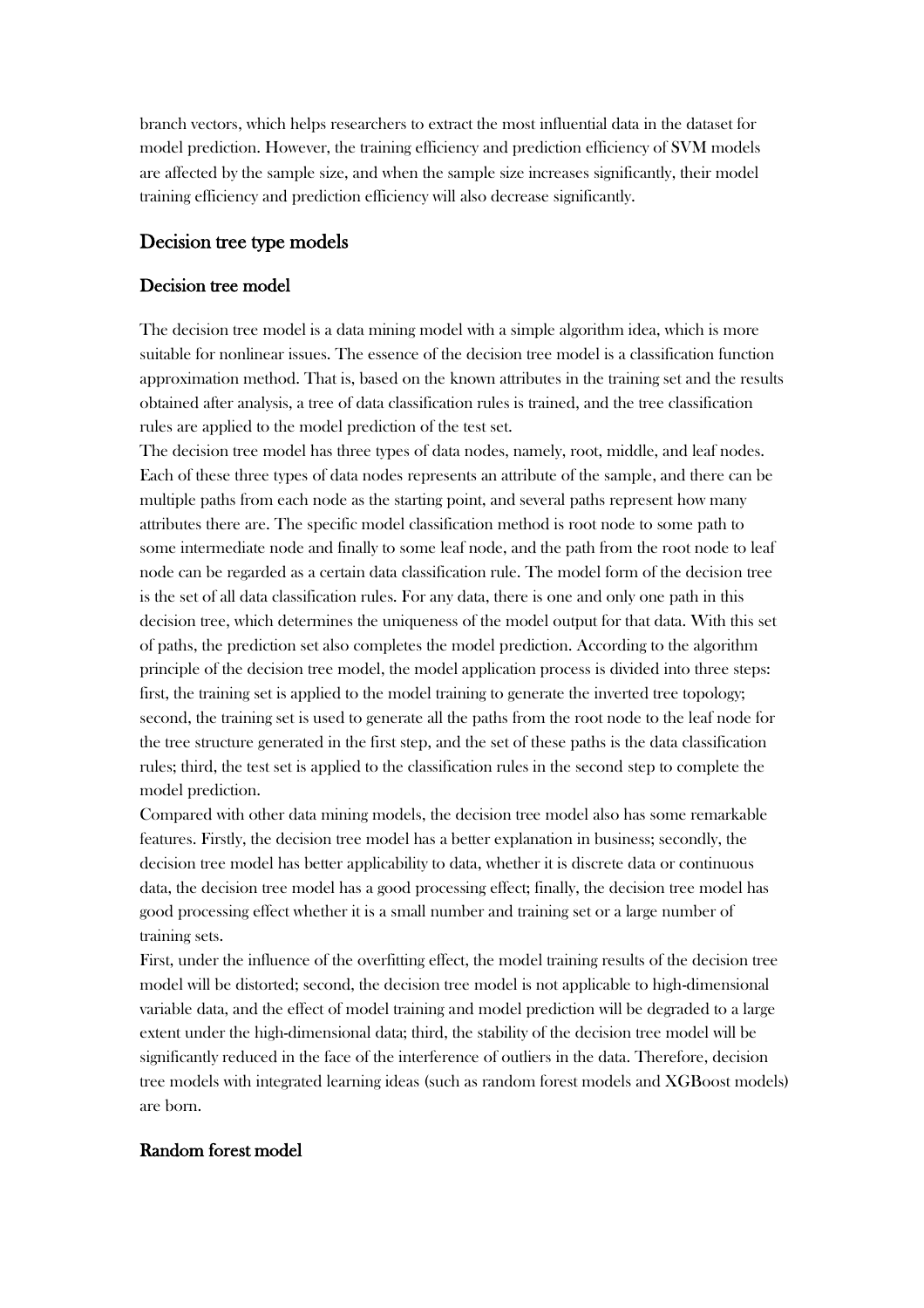Random forest model is a data mining model with integrated learning ideas, which is essentially a classifier model with many decision trees. The random forest model applies the integrated learning idea of bagging. In the model training, a sample is voted on the output of all the decision trees in the random forest model, and the voting result is the model classification result of that sample. By performing the above operation on all samples, the model training is completed and the specific structure of the random forest model is obtained. Compared with the single decision tree model, the random forest model has many advantages: first, the random forest model has better model training and model prediction when facing the sample data with outliers; second, the random forest model has better model training and model prediction when facing the data with high-dimensional variables; third, the model construction of the random forest model is completely data-driven, so that no prior knowledge is required in building the model, which greatly extends the application scenario of the random forest; finally, the random forest model can also have a better solution in dealing with the overfitting issue.

#### XGBoost model

Like the random forest model, the XGBoost model also applies the idea of integrated learning, and the model structure is also a classifier model with many decision trees. The output of the XGBoost model is the result of accumulating all the decision trees in the model. The researcher also applies including loss function, regularization, and parallelization algorithm design to the model structure design of the XGBoost model. Compared with other data mining models, the quadratic convergence feature and multi-path processing feature of the XGBoost model make the model training and model prediction significantly more effective, and the XGBoost model is also more suitable for processing structured data. In terms of the practical application effects of the model, although the XGBoost model has not been applied in various industries, the XGBoost model has shown good model prediction effects in business modeling competitions.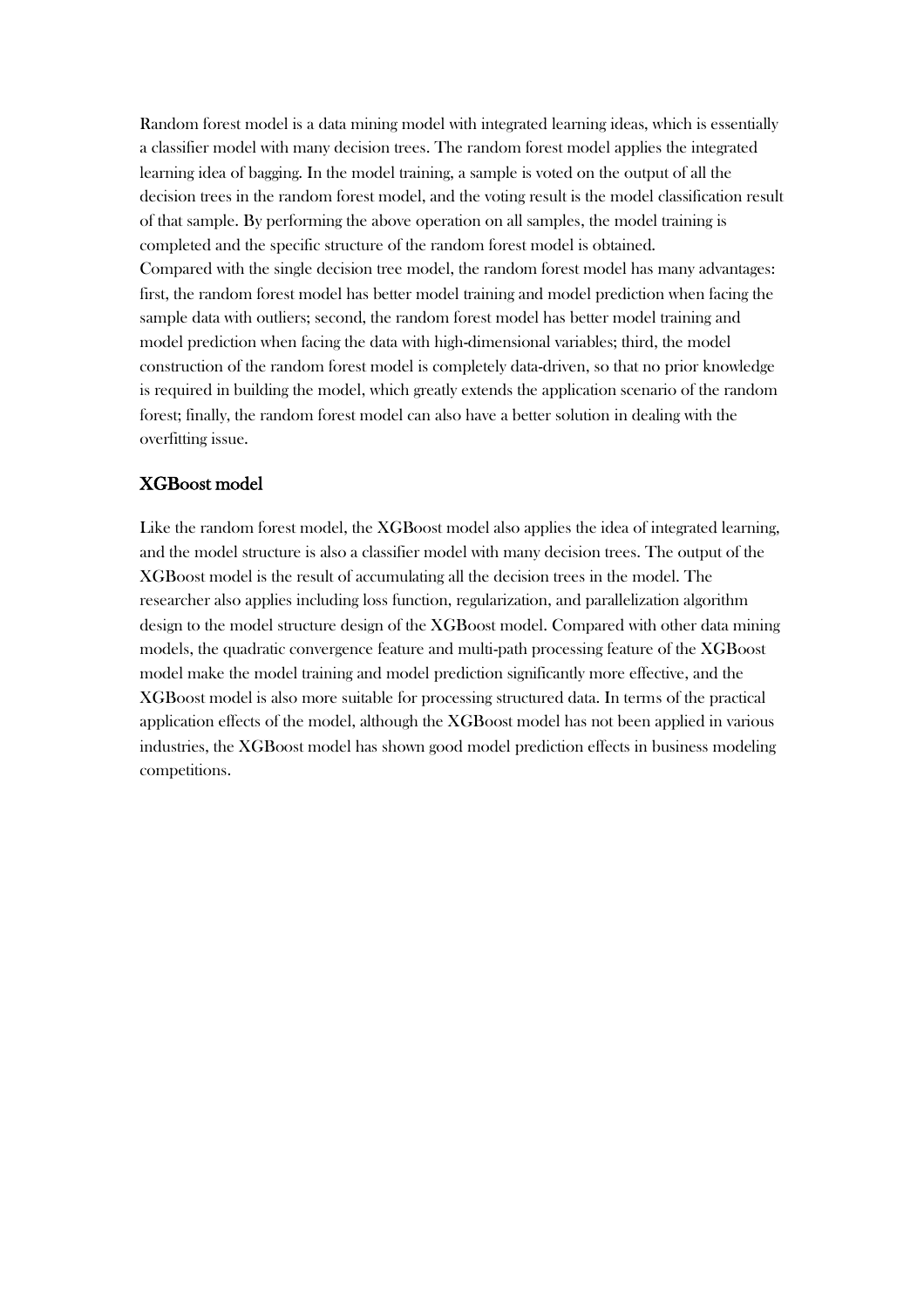



# Design of credit scoring model based on blockchain data

# Method selection for credit scoring model optimization

The optimization method of the on-chain credit scoring model based on data mining technology is mainly divided into two stages. The first stage is to select a single model with better model prediction ability and model efficiency through model comparison of a single data mining model, and the second stage is to use the idea of integrated learning to carry out Stacking model fusion of the single model selected in the first stage and compare the effect of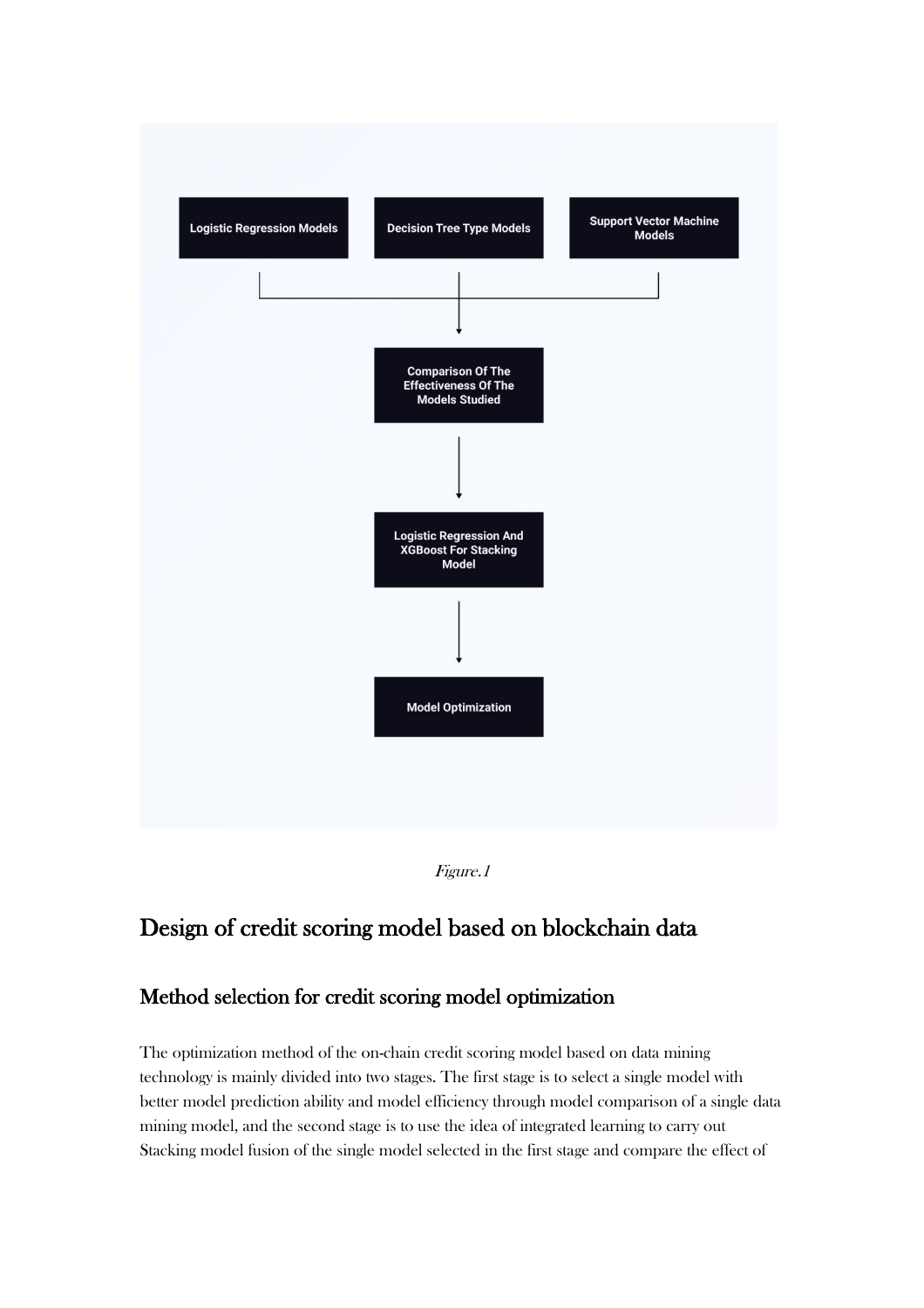the model after Stacking model fusion and the effect of the single model to complete the optimization of the on-chain credit scoring model.

# Sub-model selection method

For the evaluation of the single model, the two main aspects are analyzed from the model's modeling efficiency and the model's prediction effect. Different data mining models perform differently in these two evaluation metrics; for models with simple algorithm structure, the former performance is generally stronger than the latter; while for models with complex algorithm structure, the latter performance is generally stronger than the former. The models to be compared include simple logistic regression models and decision tree models, as well as more complex SVM models, etc. In addition, the more popular data mining models are also involved in the comparison, such as random forest models, XGBoost models, etc. After modeling and predicting a single data mining algorithm, the term evaluation effect of the test set is compared, and the single data mining algorithm with a better test effect is selected as a sub-model into the model fusion.

# Stacking model fusion

Using a single data mining algorithm to build a model based on the actual issue, the model built by the single data mining algorithm has achieved remarkable results in model evaluation. However, the issues that arise are equally difficult, such as the model is not accurate enough and there are limitations in the amount of data processing. Therefore, the idea of integrated learning is used to optimize the single data mining model in order to solve the above issues. This paper selects the Stacking model fusion method in the integration learning according to the actual issue of credit score in the evaluation chain. Unlike the Bagging algorithm and Boosting algorithm, the Stacking model fusion approach is widely used in recent years. Stacking model fusion is considered one of the optimal integration learning algorithms.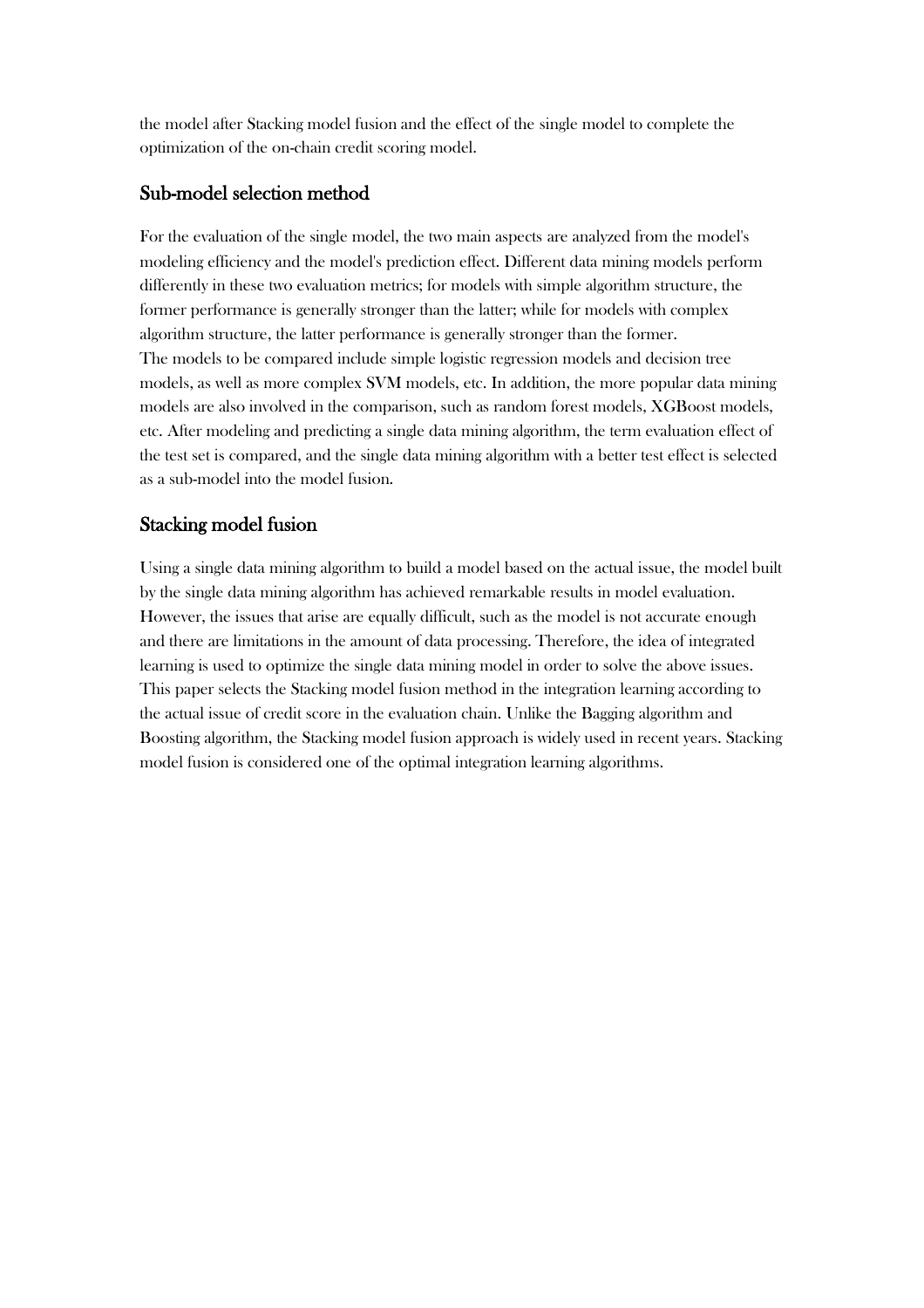

### Figure.2

The Stacking model fusion algorithm combines the advantages of various types of sub-models in the first stage by its unique algorithmic characteristics, which makes the prediction results of Stacking model fusion better than any single model. Due to the nature of Stacking model fusion itself, Stacking can minimize the degradation of model evaluation metrics due to model overfitting, which means that Stacking model fusion can maintain high model prediction metrics despite large data volumes and high dimensional variables.

# Smart contract-based credit score sharing model

The smart contract-based data sharing interaction model removes the participation of thirdparty web servers, solves the data trust issue of centralized management, and ensures that both data suppliers and demanders can interact flexibly and reliably through transparent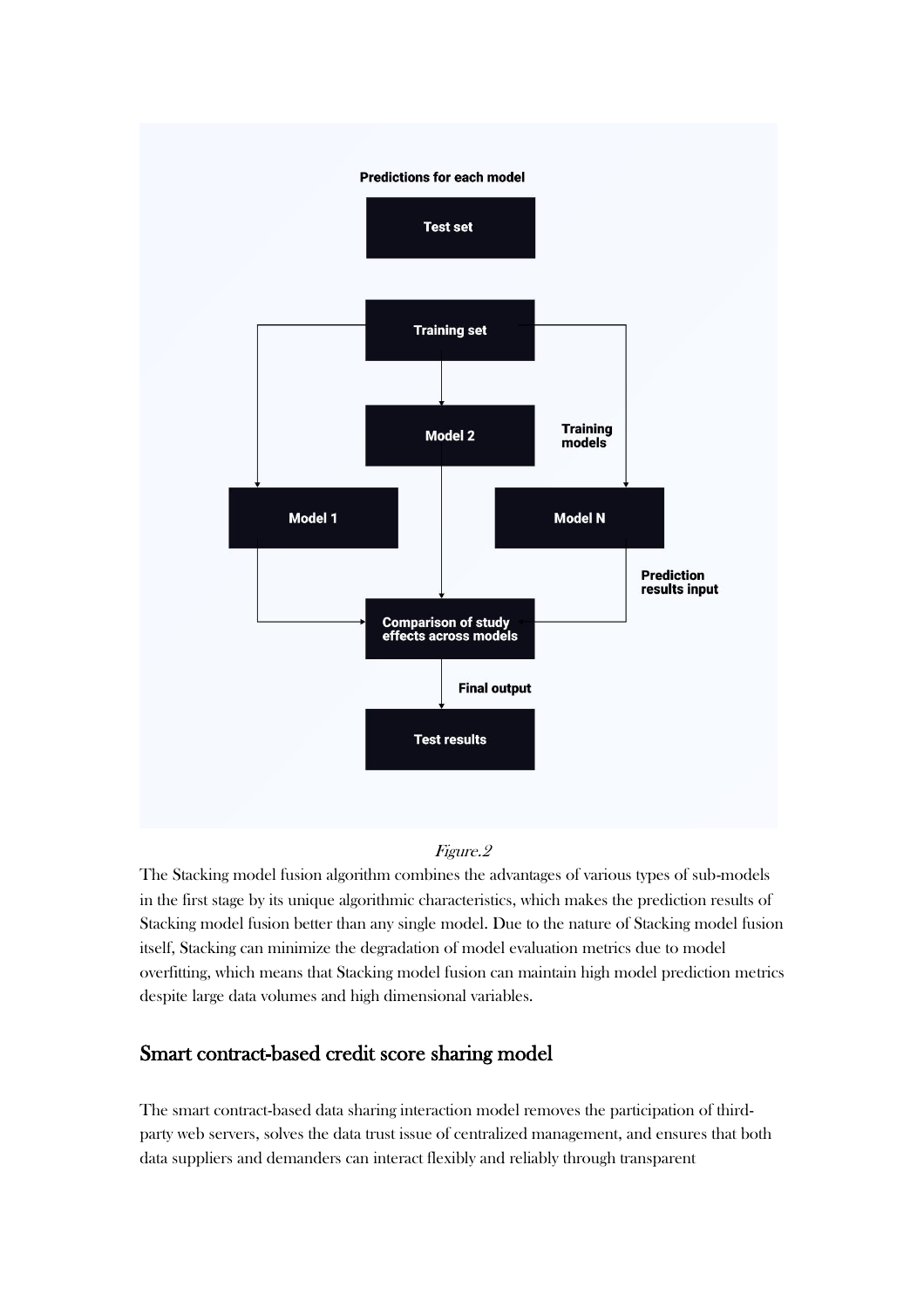| <b>Character</b> | Description                                                                                                                                 |
|------------------|---------------------------------------------------------------------------------------------------------------------------------------------|
| Data source      | Refers to a database management system that has the ability to manage<br>and store data sets and provide access and even download channels. |
| Data owner       | Refers to blockchain DApps user that has ownership of the dataset.                                                                          |
| Data Requester   | DApps, researchers, etc., who need access to datasets.                                                                                      |

bookkeeping. To facilitate data management, the data providers are divided into two roles, data source and data owner, and Figure 3 shows the specific role division.

Table.1

The blockchain-based data sharing interaction information is described as follows, and the smart contract-based data sharing interaction model is shown in Figure 4 below.

(1) The original information in the data source is processed to obtain the relevant information RT, which consists of the shared data keywords, the access path DAP of the complete data (which can be a URL, URI or other access paths), and the public key address of the data owner. (2) The data owner publishes RT, which is stored in the form of Data on the blockchain, while the relevant information ST for retrieval is stored in a distributed hash table. st consists of data keywords, the hash value of the data access path, and the public key address of the data owner. (3) The data requester retrieves the desired shared data information through the table and gets the public key address of the data owner;

(4) The data requester sends a request QT to the blockchain network based on the public key address of the data owner, which consists of the hash value of the shared data and the address of the data owner.

(5) The data requester's identity is verified by AuthoList to get the stored information Data on the block.

(6) The data requester accesses the data source through the path information in the decrypted Data to complete the data sharing interaction.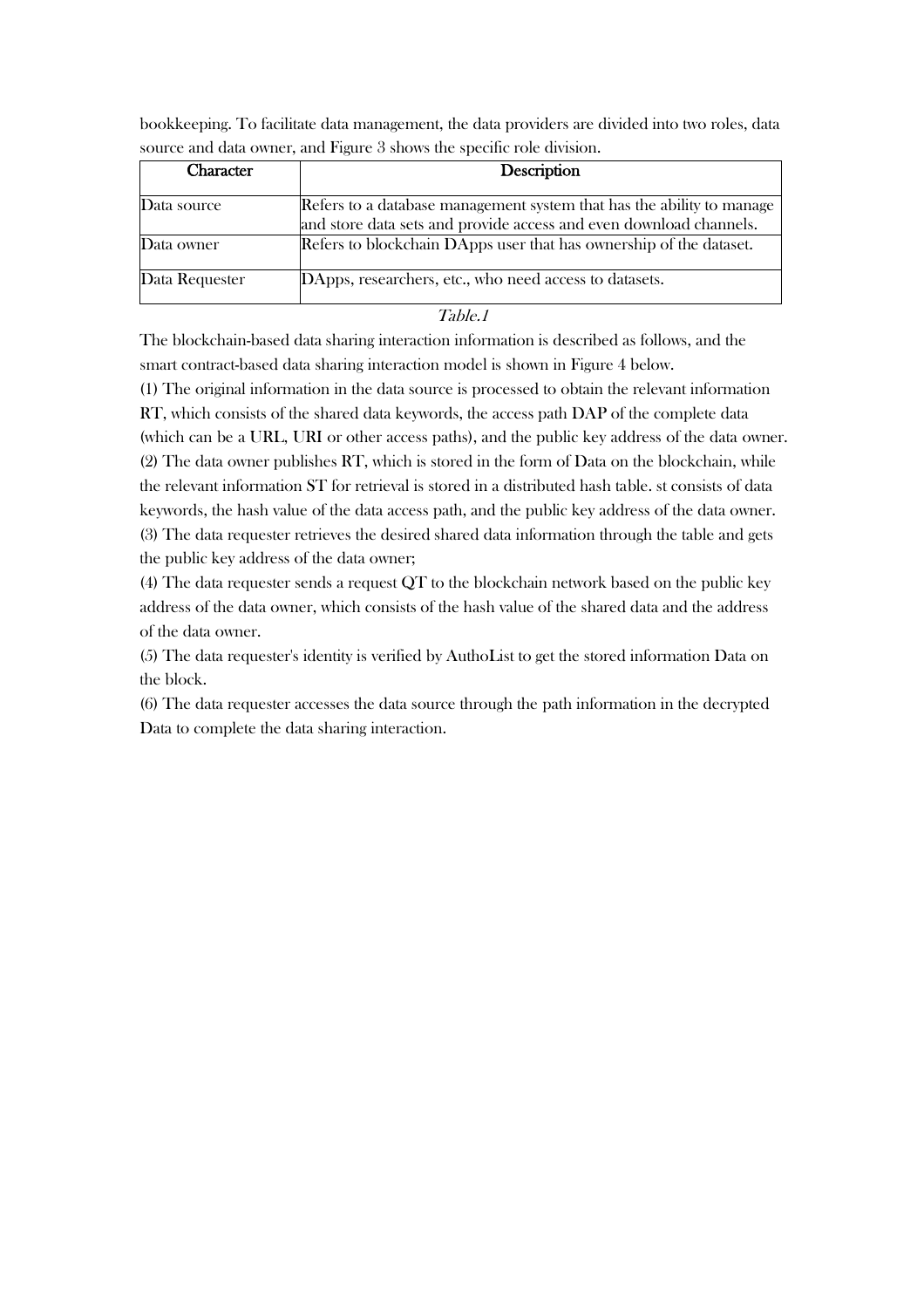

| 777<br>د ن |  |
|------------|--|
|            |  |

To facilitate a detailed and standardized description of the interaction process, the relevant data symbols are defined in Table 5.

| <b>RT</b>       | The relevant information is obtained after processing from the<br>original information.      |  |
|-----------------|----------------------------------------------------------------------------------------------|--|
| QT              | Request information for data requesters.                                                     |  |
| name            | Shared data keywords.                                                                        |  |
| <b>DAP</b>      | Access path to complete data.                                                                |  |
| owner           | Public key address of the data owner.                                                        |  |
| $H \{$          | Perform hashing algorithm processing.                                                        |  |
| sign $\{M, X\}$ | Sign the message M with $X$ 's private key to indicate that the<br>message was sent by $X$ . |  |
| ${M}X$          | Encrypt message $M$ with $X$ 's public key and send this message to<br>Х.                    |  |
| ${M}$ -X        | Decrypt the message M using X's private key.                                                 |  |
| $table \{\}$    | Retrieve database tables table                                                               |  |
| AuthoList {X}   | Authenticate against $X$                                                                     |  |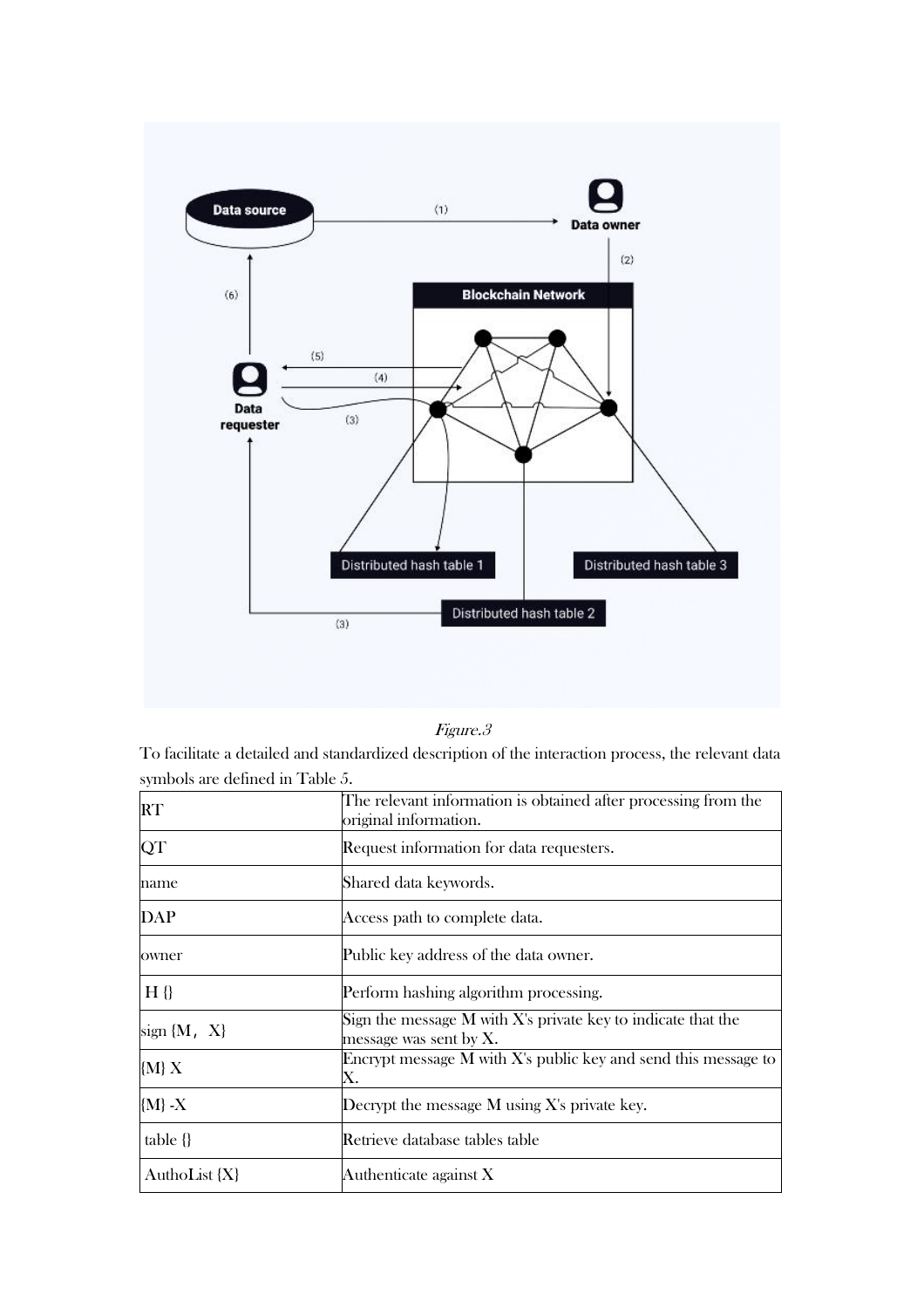| ski                      | i's private key.                       |  |  |
|--------------------------|----------------------------------------|--|--|
| pki                      | i's public key.                        |  |  |
| $\overline{O}$           | Data owners.                           |  |  |
| $\mathbf D$              | Data source.                           |  |  |
| $\mathbf R$              | Data requesters.                       |  |  |
| $X_i \rightarrow X_j: M$ | $\mu$ i transmits a message M to j.    |  |  |
| X: S <sub>0</sub>        | X Perform the processing of S $\{\}$   |  |  |
| $M = {M1   M2    Mn}$    | M consists of M1, M2 One or more of Mn |  |  |
|                          | $\pi$ ii $\alpha$                      |  |  |

#### Table.2

Data sharing interactions protected by blockchain asymmetric cryptography are modeled in conjunction with the terms in the table, as detailed in Table 5.

#### Data sharing interaction modeling table

// raw data from the data source is processed  $(1) D \rightarrow O : \{ RT \}$  $RT \rightarrow \{name, DAP, owner\}$ DAP →{URL | URI | FTP | OtherDataL ocation} // Data owner releases data  $(2)O \rightarrow$  \*: Data  $\rightarrow$ sign{{name, hash{DAP}, owner, timestep}, sko} //Data requester retrieves data (3) R : table{name, hash{DAP}, owner} //Data requester sends data request (4)  $R \rightarrow^*$ : QT {hash{DAP}, owner} //Data requester gets the returned data  $(5)$  \*  $\rightarrow$  R : {AuthoList{R}, name, {hash{DAP}} pkR} // The data requester decrypts the corresponding data and accesses the data source (6)  $R : \{hash{DAP}\} \rightarrow skR$ 

# Design of smart contract-based data sharing mechanism

This section provides the general design of the data-sharing system based on smart contracts, which includes the local database, smart contracts, and front-end pages. According to the requirements of the smart contract-based data sharing application, the design of functional modules was carried out, including the storage function of shared data, the smart contract consensus function, the retrieval function of shared data, the access request of shared data, and the service module function. The application development environment required for the experiment was established, and the implementation of the two main functions, the storage function of shared data and the request and access function of shared data, was completed.

## General system design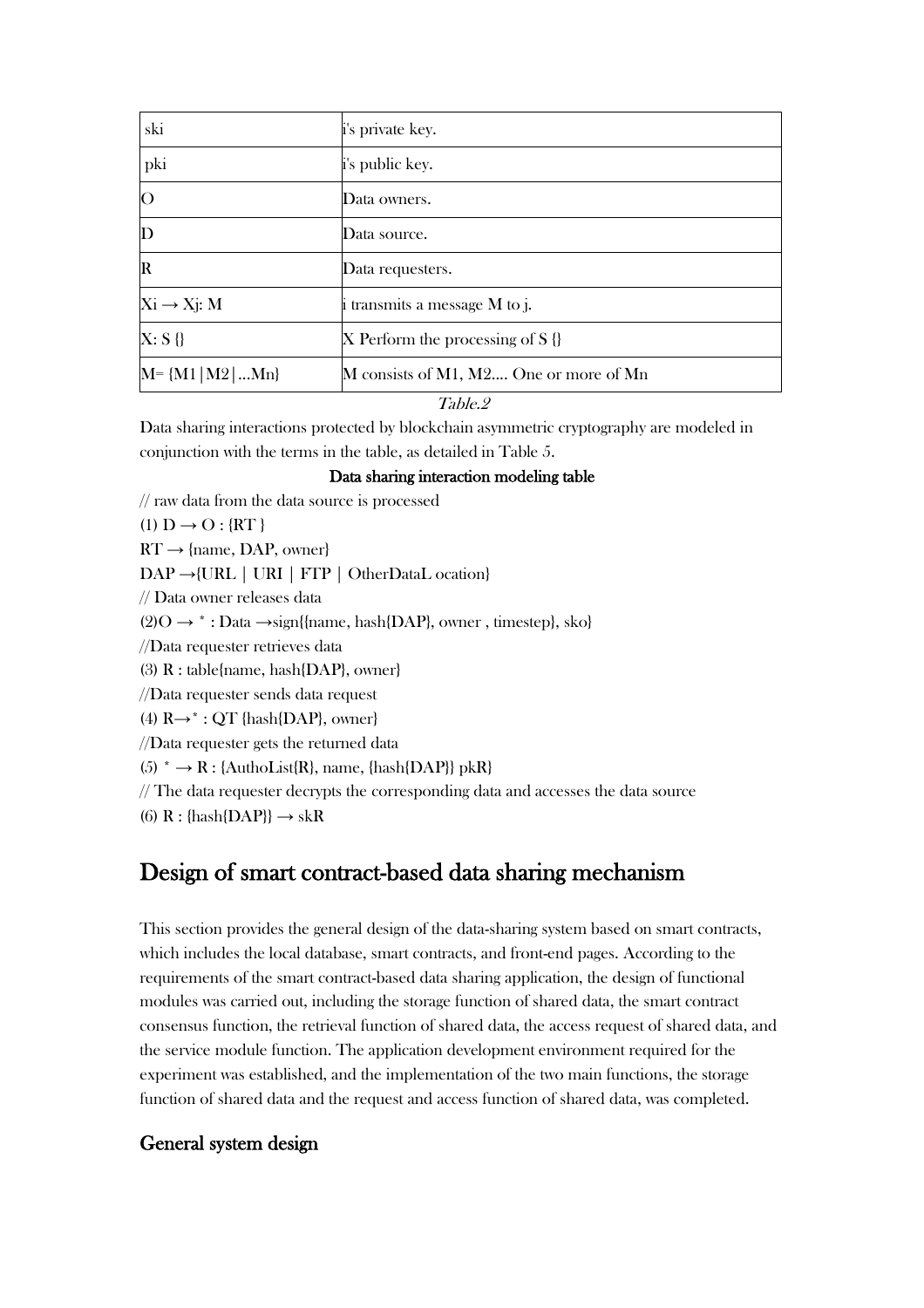The data-sharing system based on cloud services is based on a third-party web server for data storage and sharing. This paper removes the third-party web server and designs a functional implementation architecture based on smart contracts, decentralized and trusted data sharing with smart contracts as the core. The overall design architecture involves four parts: the local data storage device, the smart contract network built by smart contract nodes, the smart contract, and the front-end of the application, and the total design is shown in Figure 4 below. Each part is described in detail below.





#### (1) Local database

This layer is responsible for the storage of shared data. The shared data of the data owner is stored locally, and during the sharing process, no one has ownership of the shared data except the data owner. The shared data in the local database is not in the smart contract network, but after data processing through metadata, the authenticity data identifier is finally stored in the smart contract, and it is this identifier that is transmitted in the network.

#### (2) Smart Contracts

This layer is based on the business logic that needs to be implemented in the data-sharing scheme of the smart contract, and the smart contract scripts for shared data storage and shared data requests and services are written flexibly using a suitable programming language. The smart contract script is strictly implemented by all nodes of the network.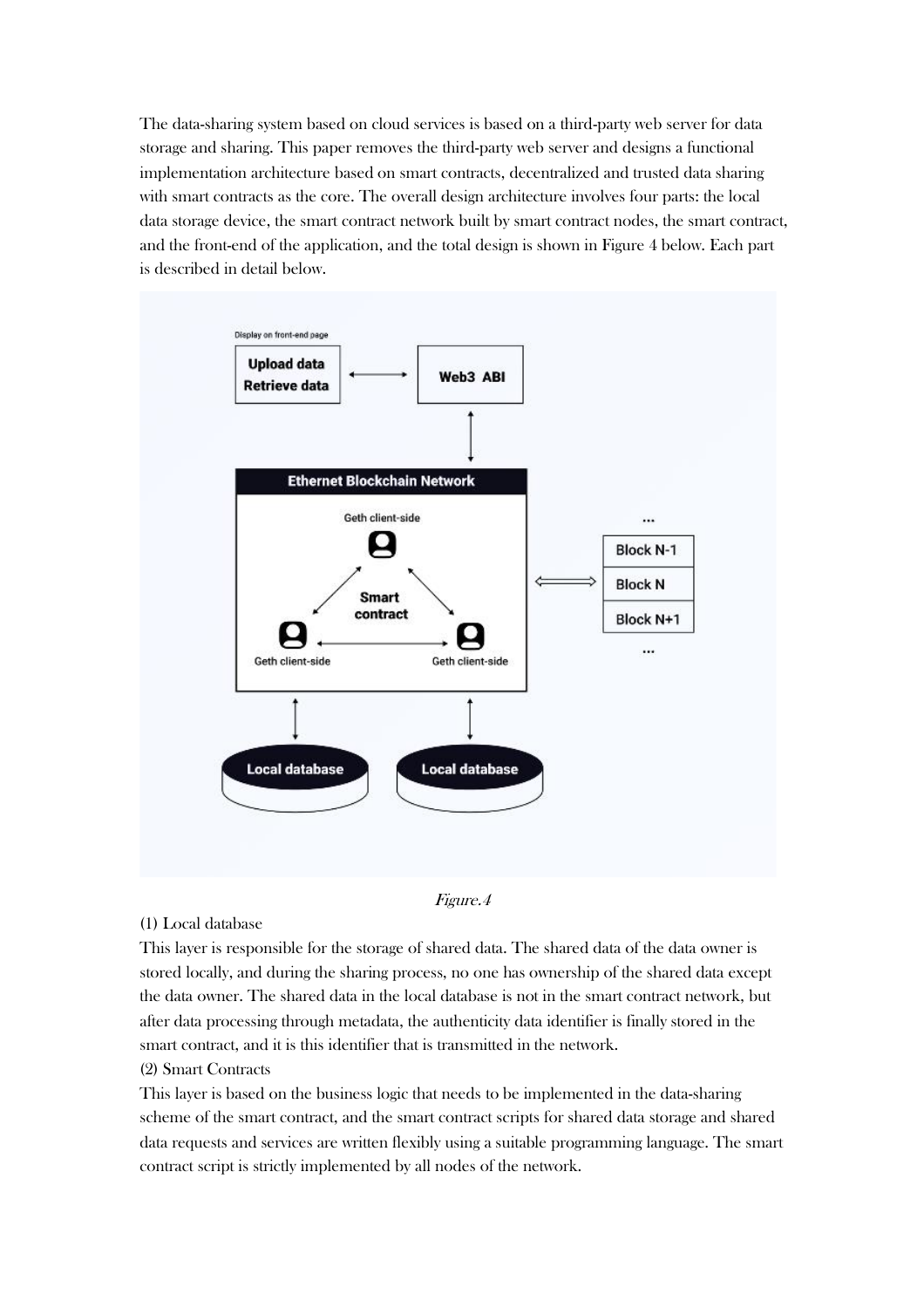#### (3) Blockchain

This layer is the core part where nodes participate in the smart contract network through Geth clients, responsible for block generation and maintaining the operation of smart contracts. The storage of shared data is done before the data is shared, and additionally provides the service of shared data request and response. Each node on the smart contract can have two roles at the same time, i.e., data owner and data requester.

(4) Front-end page display part This layer enables each participant to realize the storage of shared data and shared data request and service based on the front-end page, and finally complete the interaction of data sharing, provided that the smart contract network is running normally and the contract is deployed successfully.

### The functional design of the system

According to the application requirements of smart contract-based data sharing, the decentralized data sharing system based on smart contracts mainly involves five functions: local data storage function, shared data storage function, shared data retrieval function, block consensus function, and data sharing request and service function. Among them, the storage function of shared data, the retrieval function of shared data, and the request and service function of data sharing are the three main functions. In the implementation diagram of the system function design, the local data storage function refers to the local storage of the raw data of the shared data, which can be any type of data, provided that it can be processed with metadata. To facilitate the later experiments, different types of data are selected for local storage or directly using data from the local server. The functional design of the smart contract entity is specified below.

## Shared data storage module design

The shared data storage function is a hash of any type of locally stored data after metadata processing to obtain a hash value. This hash value is the authenticity mark of the metadata after the digital signature of the data owner, and finally, both this hash value and the authenticity mark are stored on the smart contract. This method is used to create the authenticity identifier of the data. The data structure that needs to store the shared data, i.e., Data structure, is provided to the smart contract node, including metadata information such as keywords of the shared data, the hash value of the complete shared data, timestamp, digital signature, and data owner. The smart contract node device is responsible for collecting this information. The corresponding script file is executed to verify whether the storage function is valid and eventually successfully stored into the smart contract. This function is similar to the transaction function in Ethernet smart contracts.

### Smart contract consensus function module design

The smart contract consensus function involves the core content of smart contracts. It provides the function of having a consistent ledger of nodes in the whole network, and is an important implementation for the packaging of transactions, the construction of blocks, and the composition of blocks into a chain. All shared data storage records must be verified by this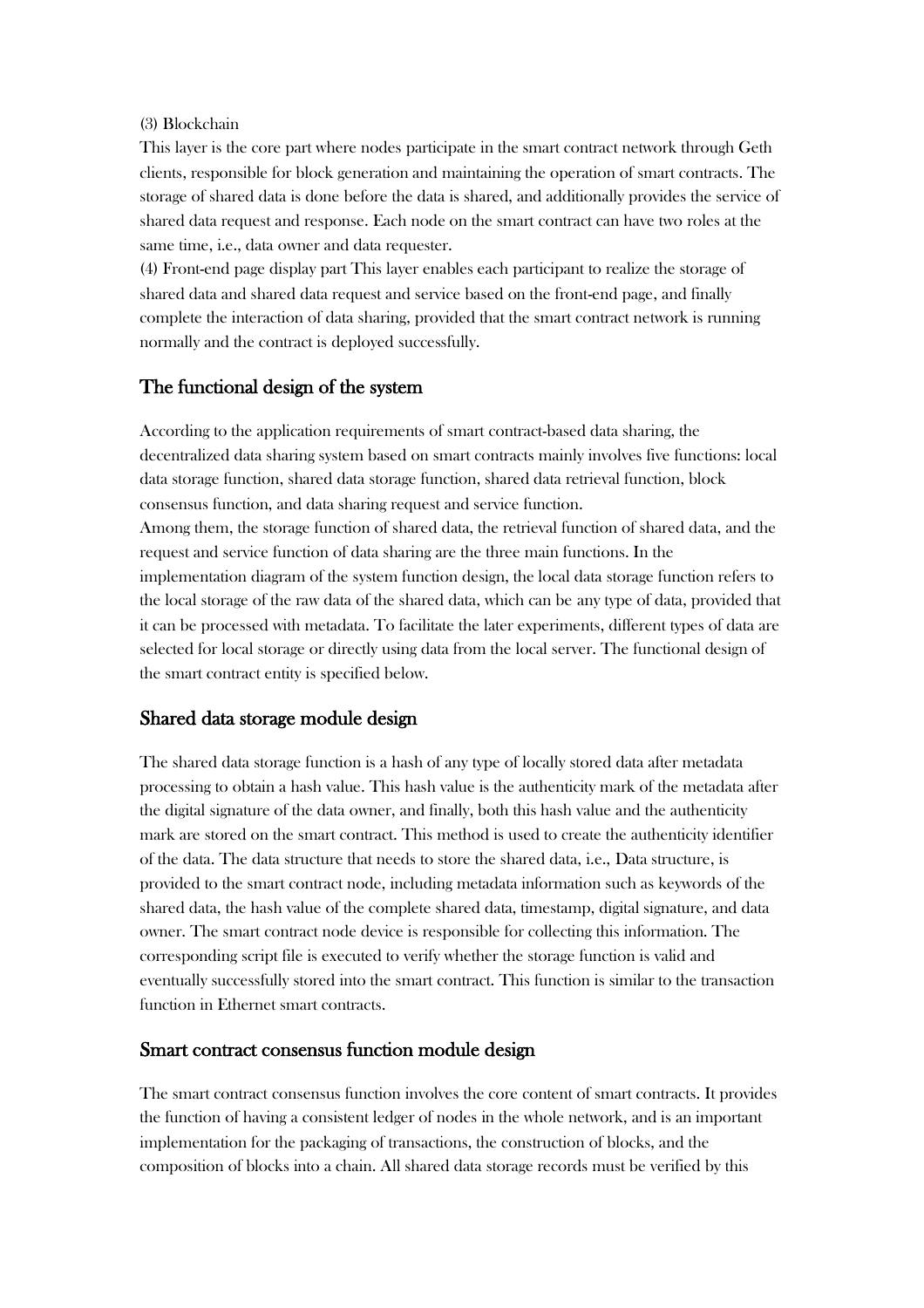function before forming a block, which is then verified by the nodes in the network and the block is verified by the consensus protocol before being linked to the tail of the smart contract. The consensus protocol defines the rules of the smart contract, such as the agreement of the smart contract nodes, the consistency of data, etc., and the order in which the nodes reach global transactions. This function is similar to the proof-of-work mechanism of the Ethereum smart contracts.

## Shared data retrieval function module design

The shared data retrieval function refers to the data requester's search in the database, using the database's primary key search method to find the corresponding public key address by retrieving keywords or using the database's fuzzy query method to find the corresponding shared data content for subsequent data requests and services. The retrieved database stores three types of information, one is the public key address of the data owner, another is the keyword of the shared information, and the last is the hash value of the local shared data, which is only used for the provision of experimental trusted data sharing. Since the number of records of shared data in the experiment is not very large, the manual input method is chosen to record the number of records of shared data into the database.

## Access request and service module design for shared data

The access request and service function of the shared data provides the function of data visitor to request access to the shared data, and the public key address of the corresponding data owner is obtained by retrieving the keywords of the shared data. shared data information. The data owner's shared data information stored in the block is returned, in which the link to the complete data is encrypted with the requester's public key by the asymmetric encryption algorithm and output. When the requester gets the information about the block, he decrypts the encrypted complete data link portal with his private key. This function is also similar to the transaction function of Ethernet smart contracts.

## Functional implementation of the system

Based on the data-sharing interaction model in the previous section, this paper mainly uses the Ethernet smart contract as the smart contract deployed by the smart contract, and each function is also realized through this smart contract, mainly realizing three functions of data sharing based on the smart contract, which are: the shared data storage function, the shared data retrieval function and the shared data request and service function. The functional structure of the program is shown in Figure 5. In the whole project, the app directory is the default directory, which is used to store the front-end files, usually including JS and CSS files; the contracts directory is used to store the back-end files, where the smart contract files containing business logic are stored; the migrations directory is used to store the published script files, truffle.js is the truffle configuration file, test directory is used for testing smart contracts and applications, package.json contains the installation package needed to run the system.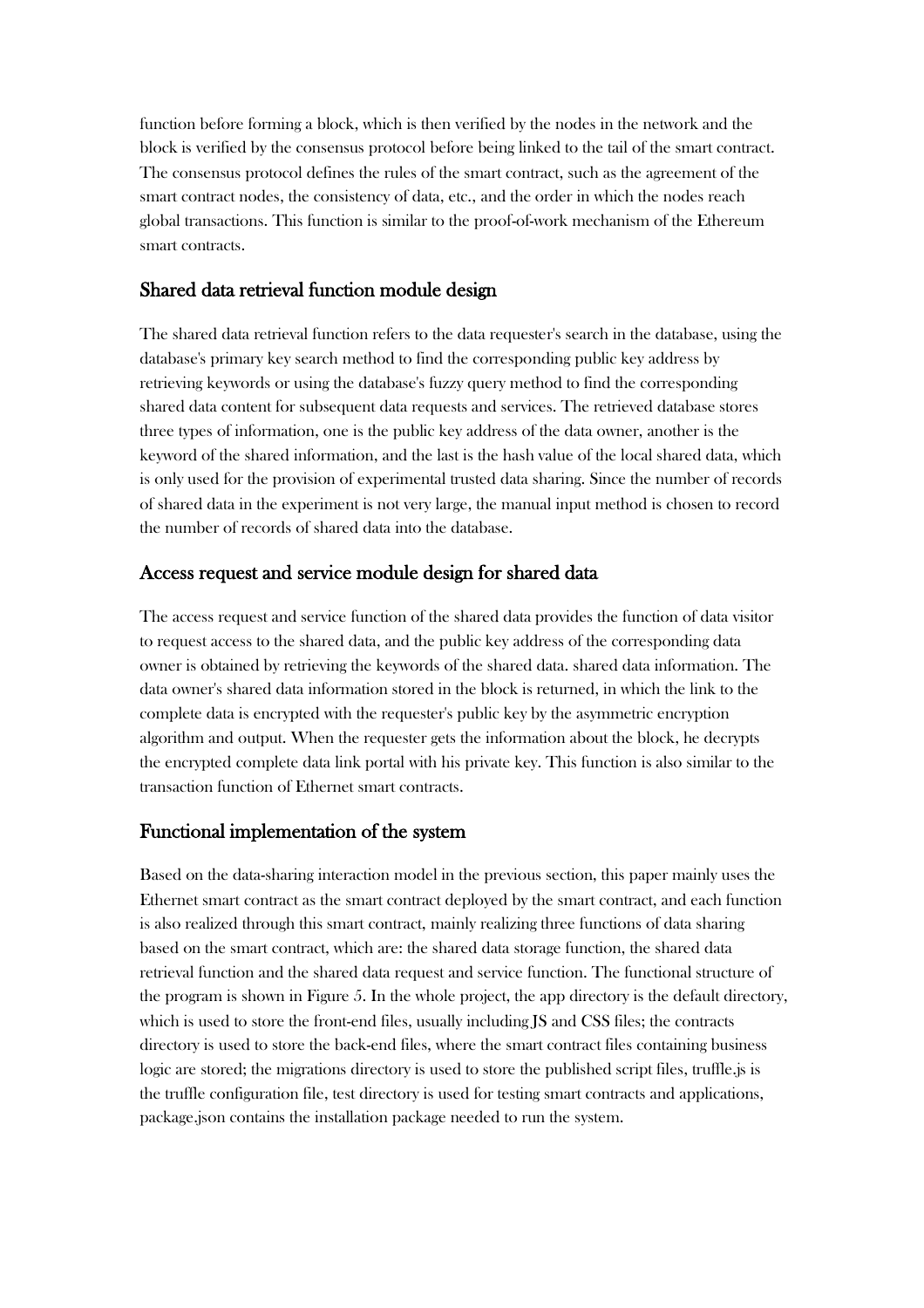

#### Figure.5

First, start an Ethernet node, Geth, and write a smart contract file using the Solidity programming language with the .sol suffix. compile the smart contract file, the smart contract is converted into a bytecode that the Ethernet virtual machine can recognize, and obtains a binary interface ABI for the account to interact with the smart contract. when creating a contract, the account uses the bytecode When the contract is created, the account will broadcast the bytecode as the passing parameter of the transaction to the whole network for verification, and the contract will be created successfully after valid verification, forming the transaction record on the smart contract. When the contract is called, the execution of the smart contract also exists in the form of a transaction. The account gets the result of the contract's operation through the ABI interface and records the process as a transaction stored in the smart contract. Whether compiling or deploying a smart contract, a certain amount of fuel is consumed, and the contract initiator is required to sign the contract with his private key. After passing the proofof-work verification, the contract code is successfully stored on the Ethernet smart contract. The information contained in the smart contract used for data sharing is shown below.

DataSharing + struct Data{ bytes name;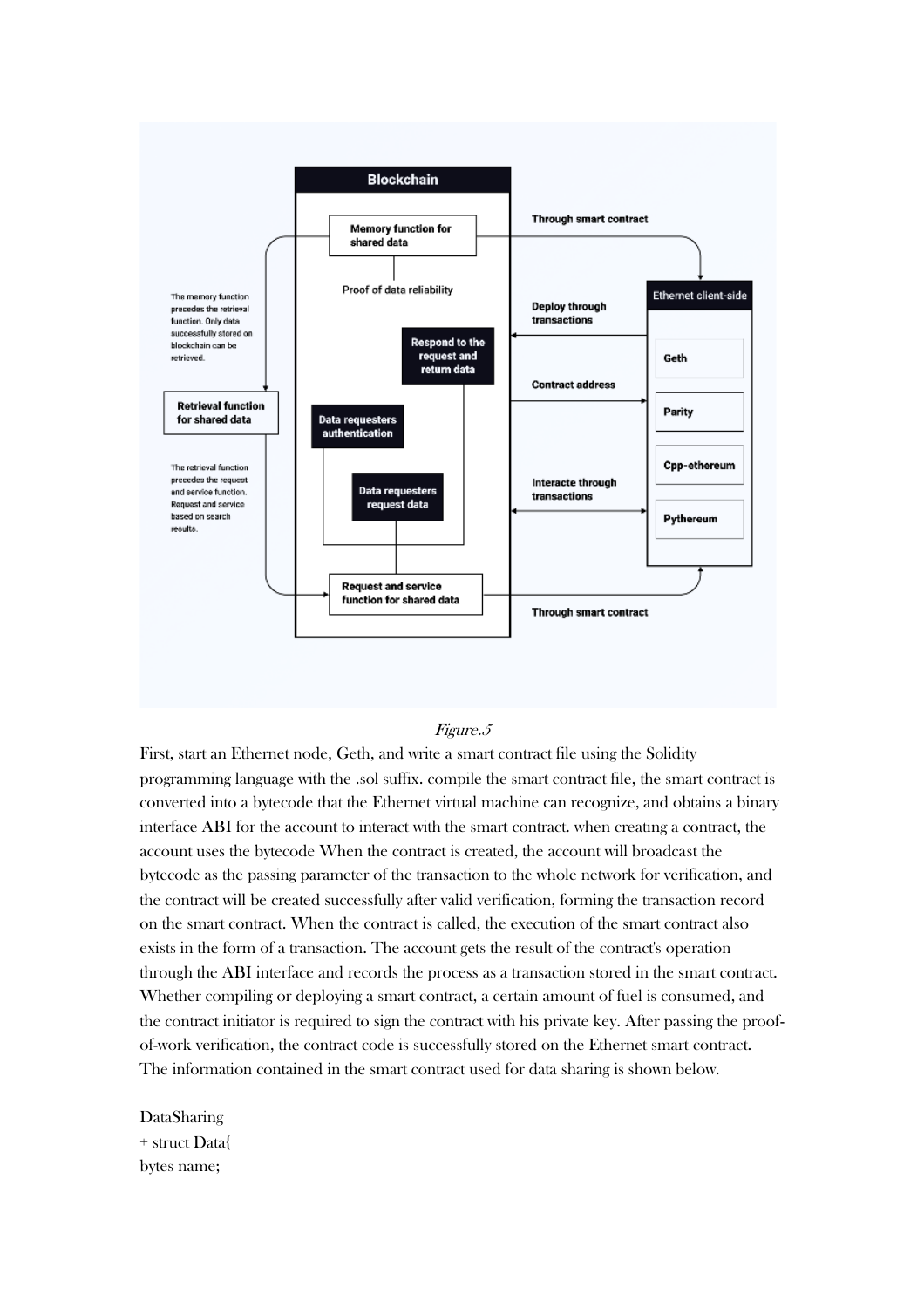bytes hash; bytes dsign; uint256 timestamp; address owner; }

+ store(bytes32 name, bytes hash, uint256 timestamp, bytes dsign) public returns (bytes) + query(address owner) public returns (bytes32, bytes32, uint256, address, bytes)

The above smart contract contains the following properties and functions. name, the keyword selected from the locally stored shared data and stored on the smart contract.

hash, the hash value of the shared data link entry.

dsign, a digital signature based on a decentralized timestamp.

timestamp, the local time when the data was stored to the smart contract, i.e. the timestamp. owner, the public key address of the data owner.

store() function performs the shared data storage function. Each time the shared data is stored, the global state of the smart contract is updated and considered as one transaction.

query() function performs the request and service function of the shared data, making a request to the smart contract network for access to specific data, and responding based on the identity of the visitor or not. This function also updates the global state of the smart contract and executes a transaction.

### Shared data storage function implementation

Before the storage function is implemented, the storage of raw data is completed and metadata processing is performed to store the relevant data representing metadata information into the smart contract. The experiments use a special way of storing data that combines two methods of storing data: using accounts and using events. Storing data using events means that each interaction with the smart contract is recorded as a transaction on the smart contract. Both of these are implemented in the smart contract. The type of data stored is usually a value type or a reference type. The non-tamper-evident nature of smart contracts allows an attacker to tamper with the data in a smart contract only by redeploying the smart contract to make the changes, which are also recorded on the smart contract. Smart contract technology can securely record transactions between two parties without the need for a trusted third-party institution while providing a way to protect privacy using a variable public key as an identity, while smart contract security is ensured by mining new blocks through proof-of-work to solve cryptographic challenges.

The design of the specific smart contract contains a store storage function that will have a data identifier representing metadata passed to the store function, the data identifier is passed as a parameter to this function and stored in the smart contract, the data identifier contains the metadata information of the shared data, including which name, hash, dsign, timestamp, owner, respectively represent the subject information keyword of the shared data, the hash value of the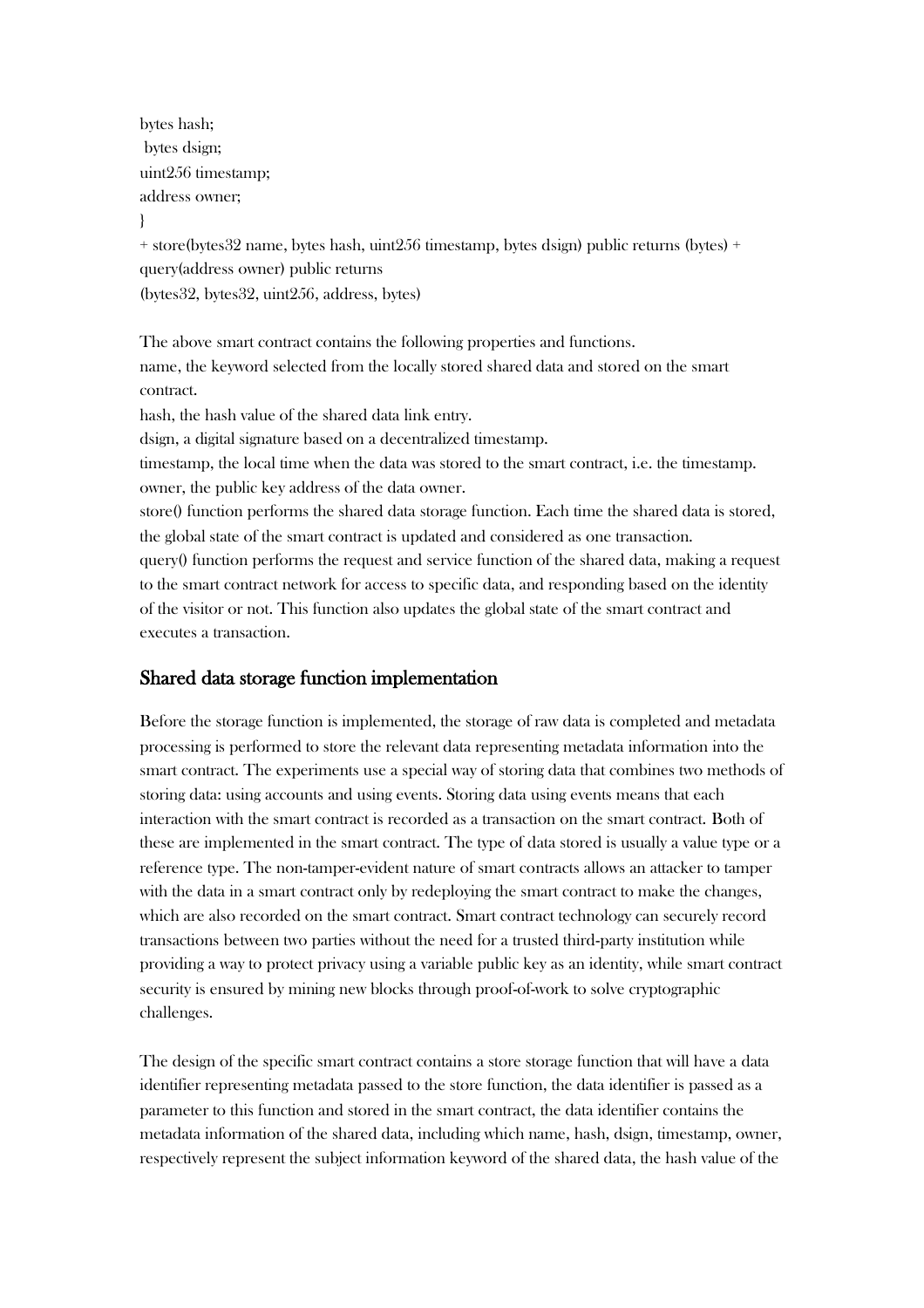link entry of the complete data, digital signature, timestamp, and data owner. The code is shown below. contract DataSharing { function store(bytes32 name, bytes hash, uint256 timestamp, bytes dsign) public returns (bytes) { if(msg.sender != owner) throw; address owner = msg.sender; bytes32 message = prefixed(keccak256(name, hash, timestamp)); address recovered = recoverSigner(message, dsign); require(recovered == msg.sender); Datas.push(Data({ name: name, hash: hash, timestamp: timestamp, owner: owner, dsign: dsign })); Dsign(name, hash, timestamp,owner, dsign); return dsign; } }

A key point of data trustworthy storage is digital signature technology. In this paper, we use keccak256 algorithm for data processing of metadata, and the proposed Data structure is the basic structure representing data authenticity. In the process of digital signature equation,  $h()$ represents the hash function to generate a hash value, m represents the message information, timestamp represents the timestamp, private represents the user's private key, and sign{} represents the digital signature scheme. The process of digital signature generates a unique authenticity identifier dsign. through the store storage function, the shared content keyword name, digital signature dsign, timestamp timestamp, hash value hash of the link entry of the shared data, and public key address owner of the data owner are permanently stored in the ethereum smart contract.

#### dsign=sign{h(h(m),timestamp),private}

The above code in the prefix(keccak256(name, hash, timestamp)) and the local data hash sig is exactly the application of the above formula. In addition where the recoverSigner function is used to implement the verification of the digital signature. As shown in the table below.

|                                                                       | function recover Signer (bytes 32 message, bytes function splitsig (bytes sig) public returns (uint8, |
|-----------------------------------------------------------------------|-------------------------------------------------------------------------------------------------------|
| sig) public returns (address)                                         | bytes $32$ , bytes $32$ ) { uint $8$ a; bytes $32$ b; bytes $32$                                      |
|                                                                       | c; assembly { $c:=$ mload(add(sig, 32)) $b:=$                                                         |
| uint8 a; bytes $32$ b; bytes $32$ c; (a, b, c) =                      | mload(add(sig, 64)) $a :=$ and(mload(add(sig,                                                         |
| splitsig(sig); return ecrecover(message, a, b, c); $(65)$ , $(255)$ } |                                                                                                       |
|                                                                       |                                                                                                       |
|                                                                       | if $(a < 27)$ a = a + 27;                                                                             |
|                                                                       |                                                                                                       |
|                                                                       | return $(a, b, c)$ ;                                                                                  |
|                                                                       |                                                                                                       |
|                                                                       | T1.0                                                                                                  |

#### Table.3

The ecrecover() function in the Ethernet platform is a function for digital signature verification, and the return value is the public key address of the signer. The r, s, and v in the function are the signature string after intercepting the signature result, and the interception formula is  $r =$ signature[0 : 64], s = signature[64 : 128], and v = signature[128 : 130]. When the returned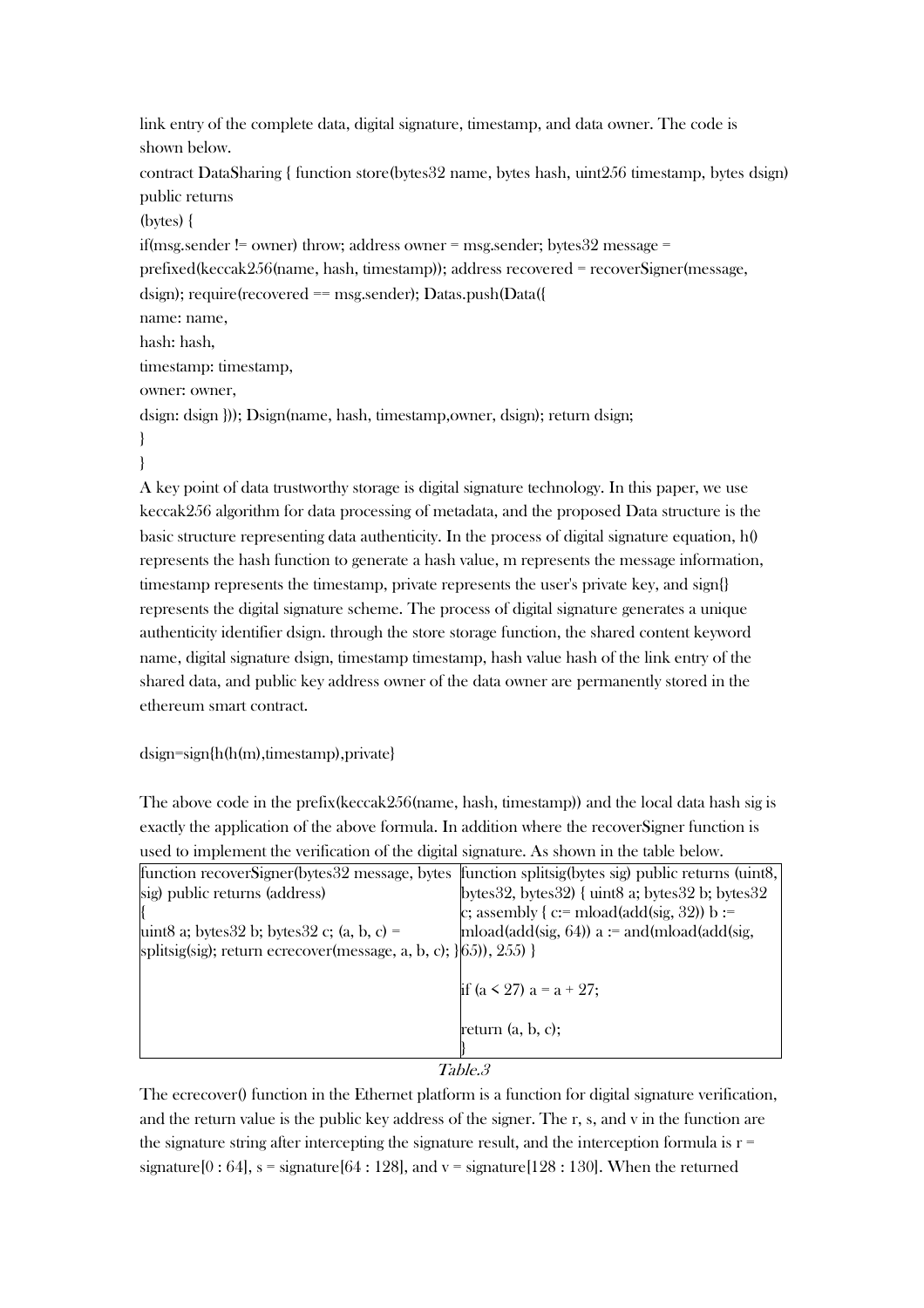public key address is the public key address of the real signer, then the digital signature is correct.

Shared Data Access Request and Service Function Implementation The smart contract contains a shared data access request and service phase, which is divided into two parts: one is to retrieve and find the block where the target data is located, and the premise of this thesis is to find the public key address of the data owner of the required shared information based on the subject information keywords of the shared data. contract sends data access requests and services. After the shared data is stored on the smart contract, the data visitor makes a data access request to the smart contract based on the public key address of the corresponding data owner obtained by the data visitor after information retrieval. In the access request, the data owner first verifies the identity of the visitor, i.e., checks whether it is authorized in the AuthoList, and if it is authorized, returns the corresponding shared data information stored in the block, in which the link entry of the complete data is encrypted with the visitor's public key through the asymmetric encryption algorithm and the output. When the visitor gets the information about the block, he/she decrypts the encrypted complete data link entry with his/her private key. Otherwise, it has to be authorized first, which is authorized by the verification and approval of the nodes in the whole network. The specific implementation of the smart contract contains a query request function that runs as shown in the figure below.

```
function query(address owner) public returns(bytes32, bytes32, uint256, address, bytes){
bool autho = AuthoList[msg.sender];
if(autho == true){ uint len = Datas.length;
for (uint i = 0; i <= len - 1; i++) {
bytes memory sign = Datas[i].dsign; if (isEqual(sign, dsign)) { return (Datas[i].name, 
recover(Datas[i].hash), Datas[i].owner, Datas[i].dsign); } }
Datas[i].timestamp,
}else{ addAuthorize(msg.sender);
}
}
```
The addAuthorize function verifies the identity of the visitor and checks whether he/she is a node in the smart contract network, and only needs to verify whether he/she has a pair of public and private keys to prevent nodes not joined to the smart contract network from participating in data sharing. In addition, the recover function is to return the corresponding shared data information stored in the block after the visitor's identity verification is passed, where the link entry of the complete data is encrypted with the visitor's public key through the asymmetric encryption algorithm and output.

This chapter specifies the functions that need to be implemented in the smart contract-based data sharing scheme, including the shared data storage function, the smart contract consensus function, the shared data retrieval function, the shared data access request and the service module function. The main functions of the smart contract-based data sharing scheme are implemented, which are the storage function of the shared data, the request and access function of the shared data. For the storage of shared data, the public key is used to identify the user identity, the complete data is stored locally, the access portal of the data is stored on the smart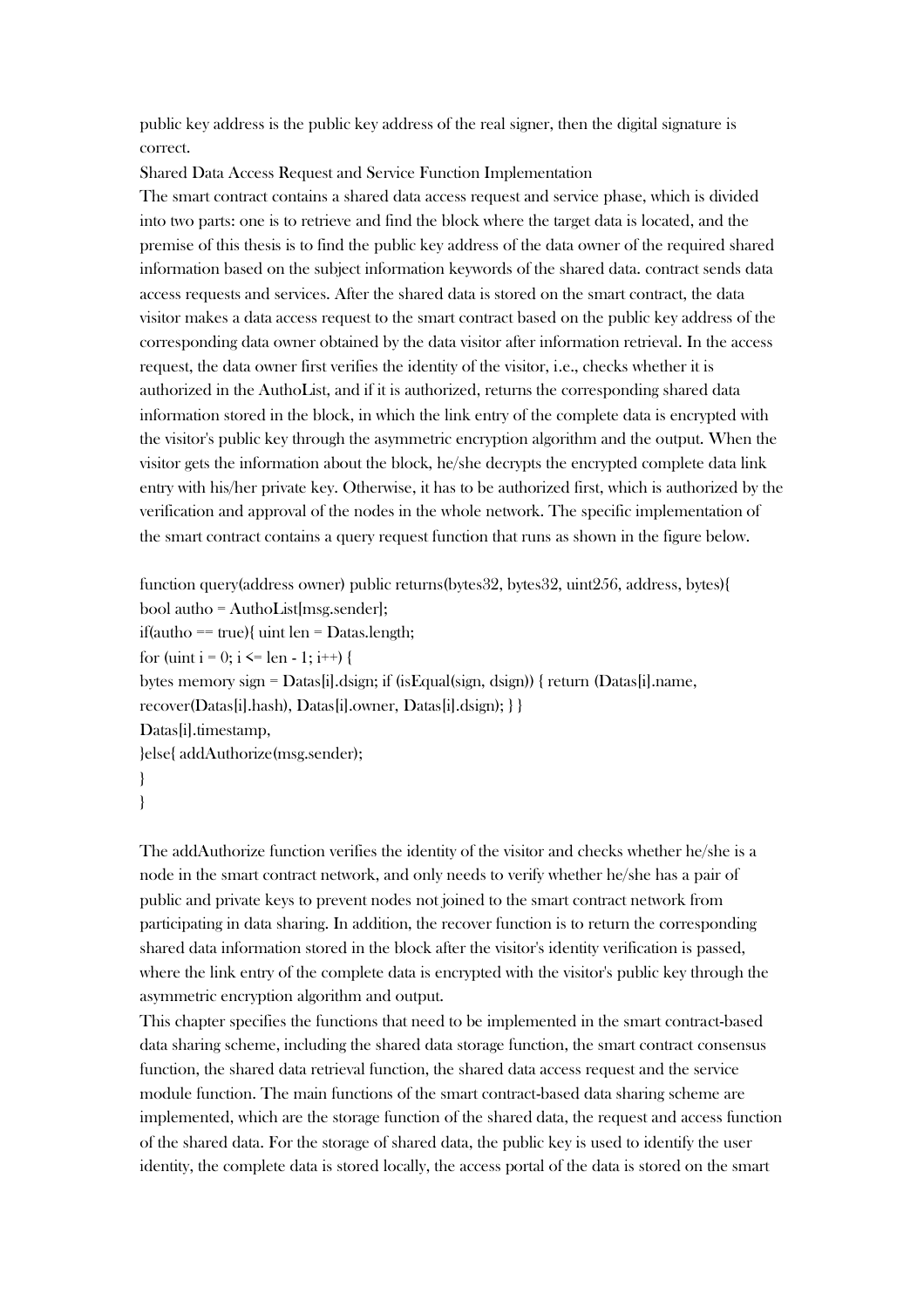contract in the form of hash value, and the private key is used to store the signature of the transaction; for the request and access of the shared data, the prior authentication of the authorization status of the data requestor is realized. Both generate transactions and are recorded on the smart contract.

## Test Implementation

In the smart contract-based decentralized data sharing experimental system, the storage function unit of shared data and the request and service function unit of shared data are used as black boxes, respectively. Test points are determined according to the application requirements of decentralized and trusted data sharing. In the storage function unit of shared data test unit, the trusted representation of data is the test point; in the request and service function unit of shared data, the trusted interaction between two parties of data sharing is the test point. The following figure shows the functional diagram of the system using the functional diagram method.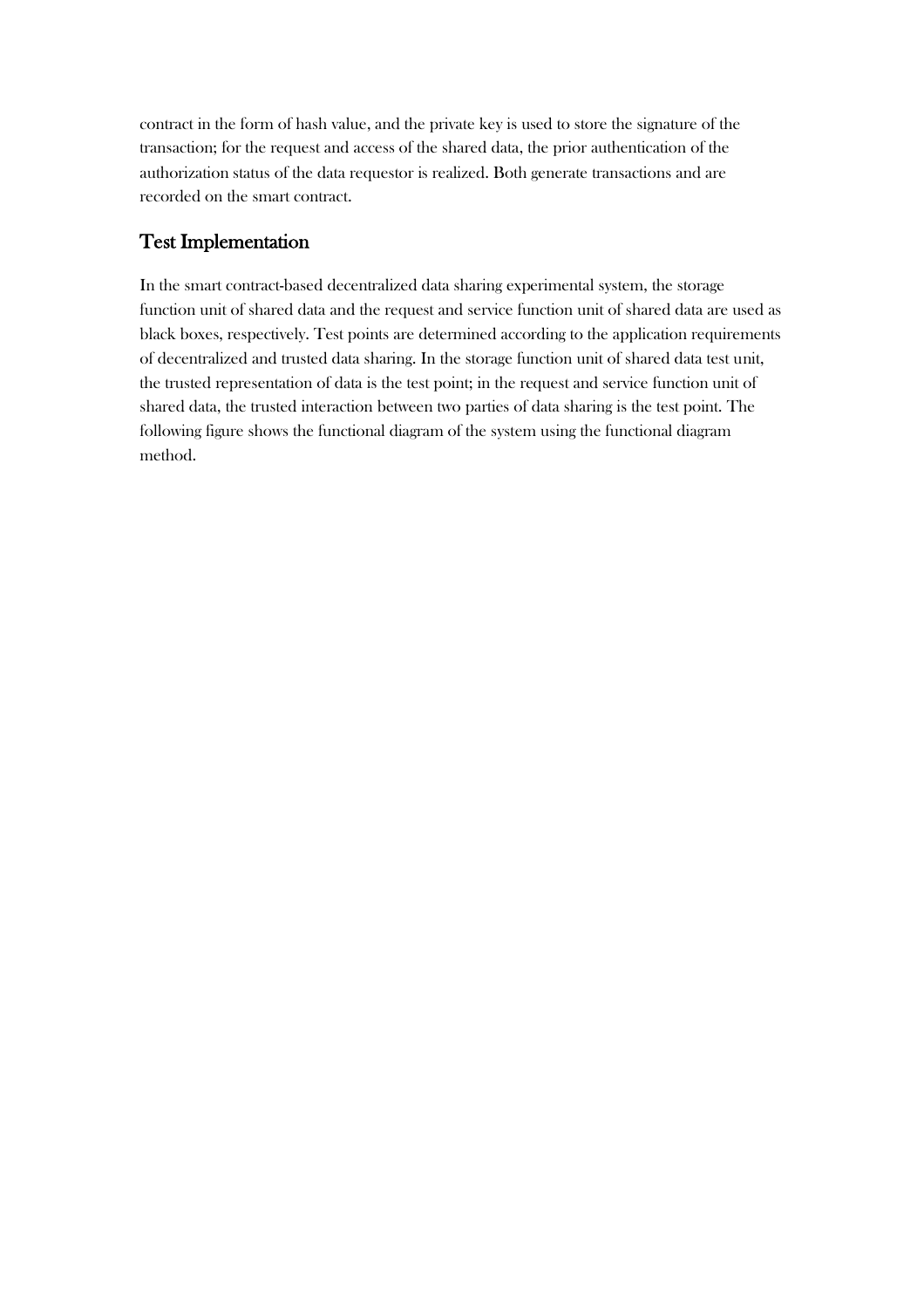

Figure.6

# Overview of credit score usage scenarios

This section states the credit score usage scenarios.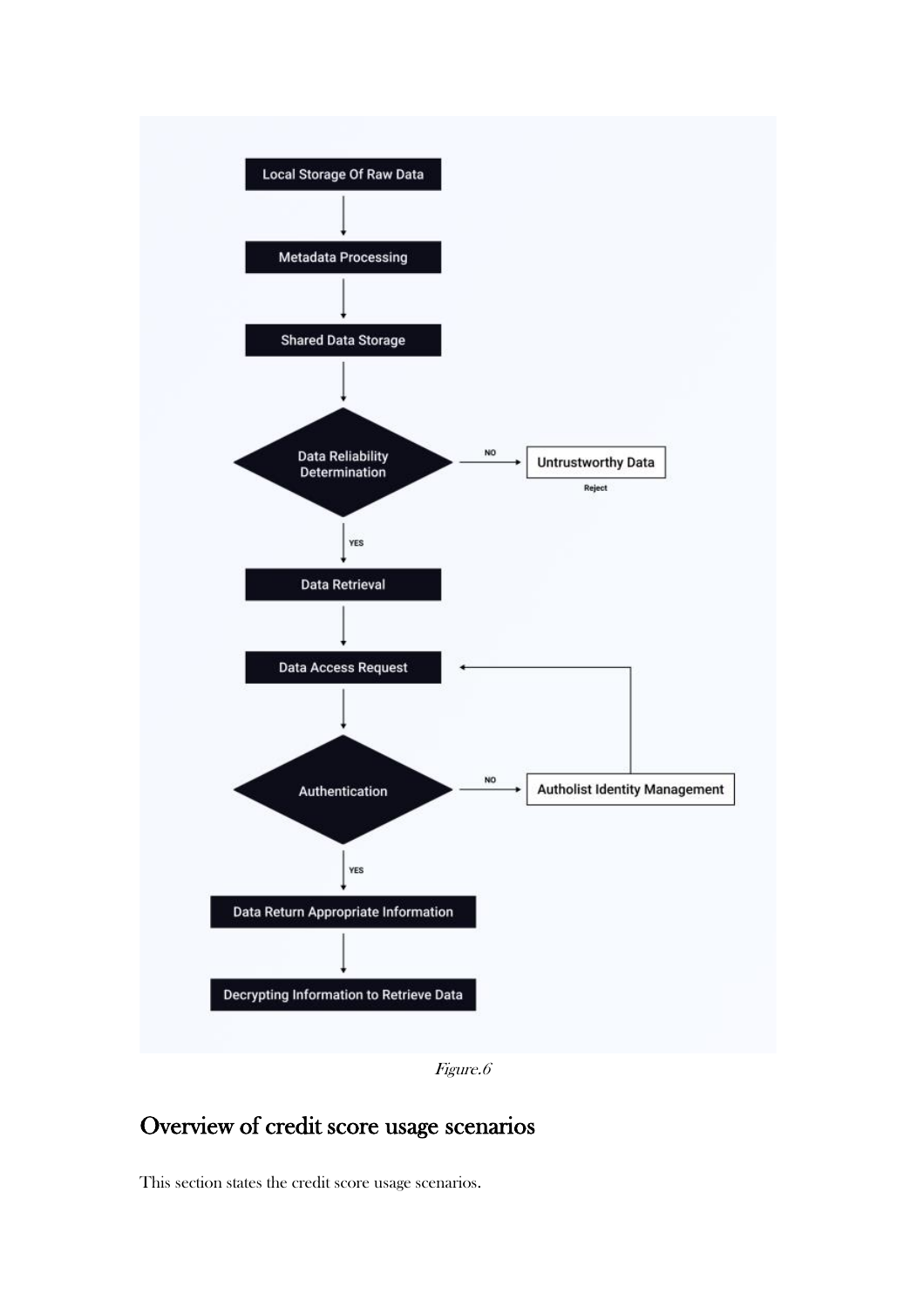

Figure. 7

# The Symbol of Honor

MetaVisa Protocol issues a badge of Honor by evaluating the credit rating of an address. Each badge will be an exclusive NFT owned by the address. The badge will be an important symbol for the user in the Metaverse. Users can also display the badges through traditional social platforms such as Twitter, Facebook, LinkedIn, and Instagram.

# Login Credentials

MetaVisa Protocol credit system is associated with the public key, making the MetaVisa Protocol credit system highly identifiable. Based on the W3C WebAuthn, the MetaVisa Protocol credit system can be used as a credential to log in to third-party applications in Metaverse. The login method will be changed from entering the account password to using the private key associated with the MetaVisa Protocol credit system to sign the login operation, greatly improving security and user experience.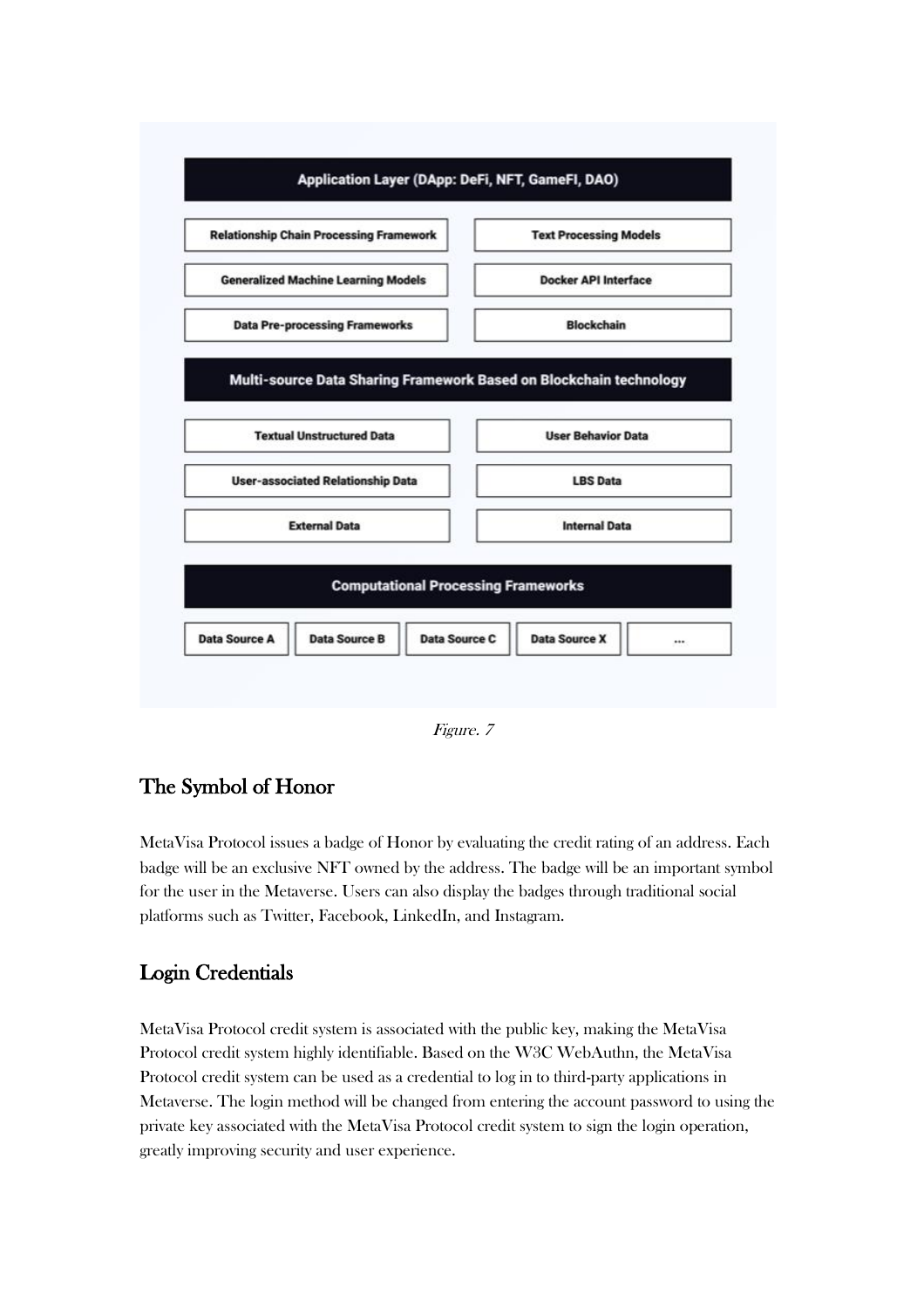# Integrate with Game

Games in Metaverse can be combined with the MetaVisa Protocol credit system to achieve special rewards distribution, game asset credit transactions, etc. In addition, when game players form a guild in a game, they can effectively manage the guild members according to the different MetaVisa Protocol credit levels.

# Integrate with DeFi

The decentralized lending platform can combine with the MetaVisa Protocol credit system to improve product experience, such as adding credit lending services, etc. In addition, the IDO platform can also have different credit levels and carry out more effective and reasonable quota allocation.

# Integrate with DAO

Most DAO governance is determined by the number of tokens held to determine the voting weight, but this method can easily lead to the issue of centralized domination by a small number of users. DAO can be combined with the MetaVisa Protocol credit system, such as addresses with higher credit scores will have more voting weights.

# User growth

In order to attract users in the early stage, Devs usually use airdrops for marketing, but airdrop hunters with thousands of addresses can easily ruin the development of early projects. So instead, devs can use the MetaVisa Protocol credit system to screen out trusted users, thereby improving marketing efficacy quickly.

# Customer Management

The devs or the community can formulate a corresponding membership system or point redemption system based on the MetaVisa Protocol credit system to motivate users, maintain user relationships, and thereby enhance user loyalty.

# Privacy and Information Security

- $\bullet$ MetaVisa Protocol will not invade your privacy and collect personal data other than the address behavioral acts on the chain.
- MetaVisa Protocol has formulated a special "Credit Data Security and Privacy Protection Policy," dedicated to protecting user privacy.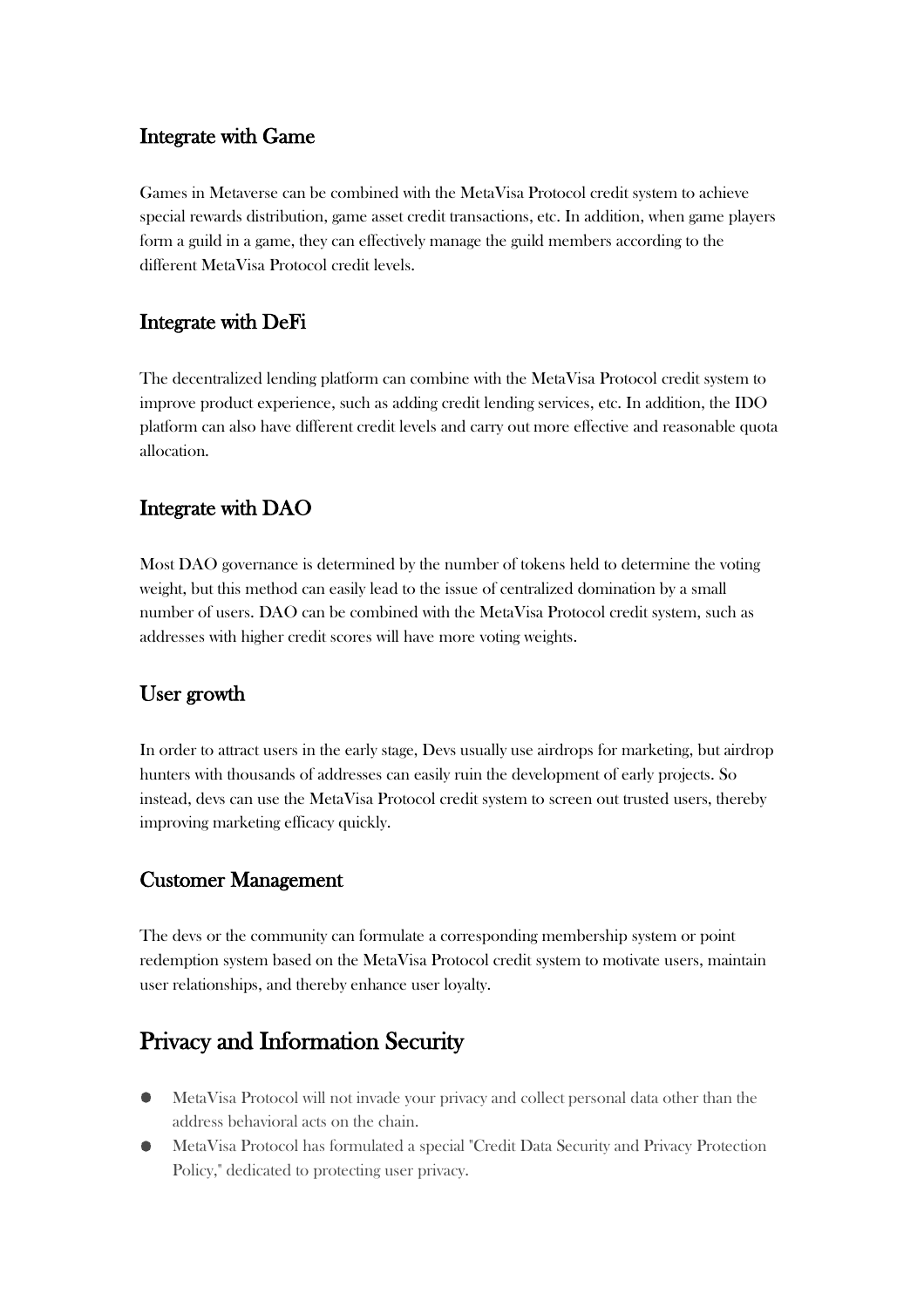- To ensure the security of your private information, when we output information externally ۰ with your authorization, in principle, we will not output your original detailed information but information that has been processed by desensitization and obfuscation.
- Established a complete data security management and control process and system and adopted technical means to ensure that the corresponding systems and processes are fully implemented.
- We review the data security capabilities of all cooperative organizations. Only those organizations that meet the corresponding standards will cooperate. At the same time, we will export information security protection standards to these organizations to enhance the information security protection capabilities of the cooperative ecosystem.

# Economic Model and Issuance Plan

MESA is a native token issued by MetaVisa Protocol.

# **MESA Function**

MetaVisa Protocol charges for the operation and storage of identity, credit systems, and smart contracts, thereby realizing economic incentives for nodes and preventing resource abuse. MetaVisa Protocol also encourages users to contribute personal data and address data so as to complete the MetaVisa Protocol identity system and credit evaluation system.

- Used to pay for the service fee for invoking MetaVisa identity system and credit system services, and the tokens are burned when calling. The specific burning method will be detailed in the whitepaper;
- Used to realize the governance of MetaVisa Protocol. Governance includes voting for  $\bullet$ node elections, changes to the MetaVisa Protocol identity and credit evaluation model, etc.;
- $\bullet$ Used to encourage users to provide personal data and address data actively, and to improve the user's personal identity system in Metaverse;
- Used to upgrade the MID visual presentation by consuming MESA;
- Staking MESA can get rewards, and 30% of the net fees will be distributed as staking rewards;
- 36% of the net fees on MetaVisa Protocol go to a VISA buy/burn.

# MESA Issuance Plan

|                      | <b>Distribution</b> | Allocation    | <b>Details</b>                                              |
|----------------------|---------------------|---------------|-------------------------------------------------------------|
| Community<br>Rewards | 25.00%              | 2,500,000,000 | Emitted across 36 months, with halvenings<br>every 6 months |
| Team and             | 20.00%              | 2,000,000,000 | $ 6$ months cliff since TGE, 15% will be                    |

Total supply: 10,000,000,000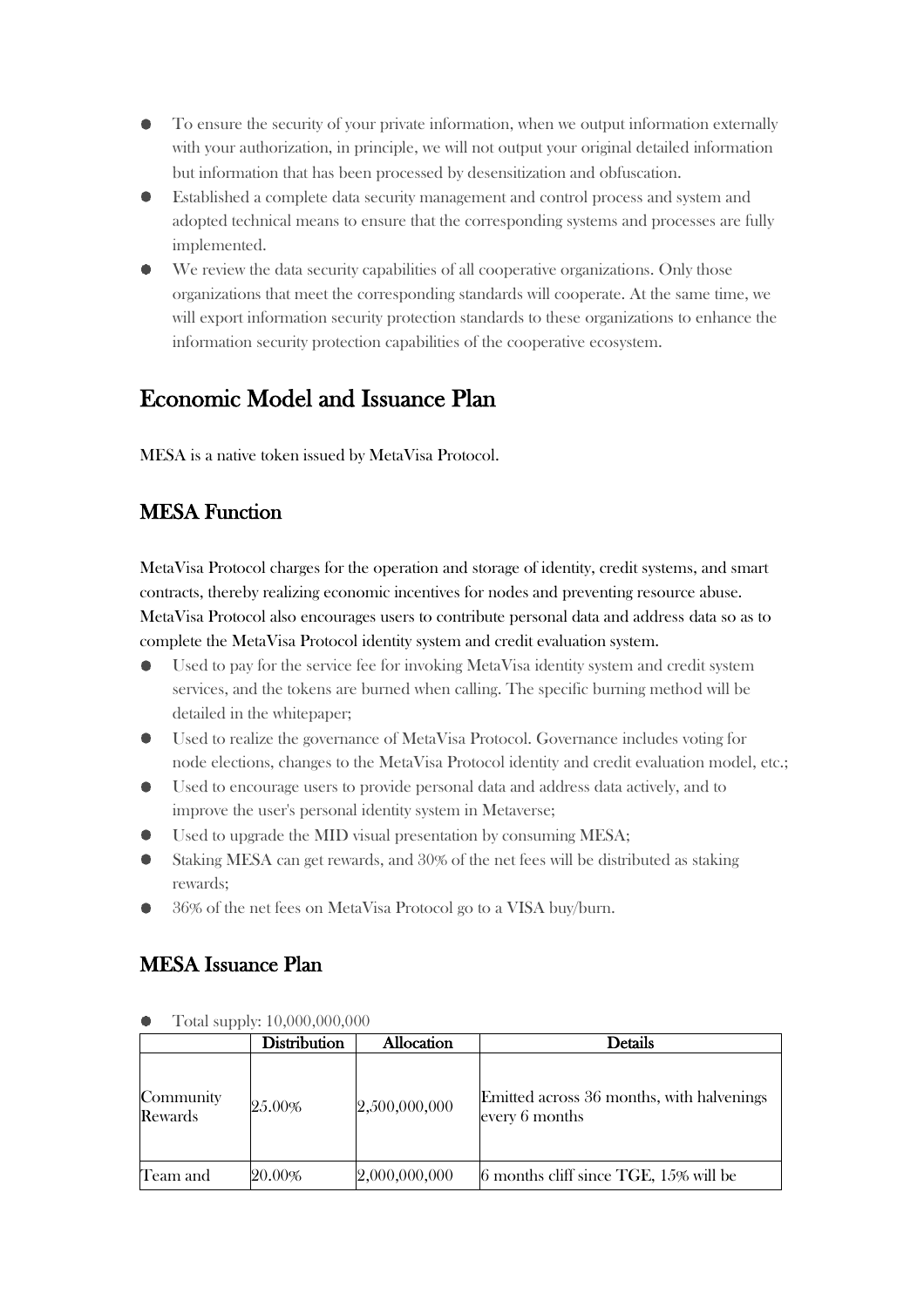| Consultants                                        |        |               | unlocked in the first 2 years and the<br>remaining will be released quarterly in 2<br>vears |
|----------------------------------------------------|--------|---------------|---------------------------------------------------------------------------------------------|
| <b>Treasury</b>                                    | 12.00% | 1,200,000,000 | Unlock 20% by the 3rd month from TGE,<br>and the remaining released quarterly in 2<br>years |
| Strategic<br><b>Investor Phase</b><br>I /Seed      | 10.00% | 1,000,000,000 | Unlocked 16% from TGE, and the<br>remaining released linearly in 1 year.                    |
| Strategic<br><b>Investor Phase</b><br>II / Private | 10.00% | 1,000,000,000 | Unlocked 16% from TGE, and the<br>remaining released linearly in 1 year.                    |
| Partnership &<br>Ecosystem<br>Incentive            | 8.00%  | 800,000,000   | Locked for one year after TGE, and then<br>released linearly in two years.                  |
| Marketing                                          | 14.00% | 1,400,000,000 | No lock, but it will not be used in the<br>primary market                                   |
| <b>IDO</b>                                         | 1.00%  | 100,000,000   | 100% unlocked.                                                                              |

Table4

# Roadmap

# Q4 2021

- $\bullet$ Initial blockchain integrations: Ethereum
- Data cleaning & algorithm model building  $\bullet$
- Data provider integrations  $\bullet$
- MetaVisa Protocol V1 testnet

# Q1 2022

- $\bullet$ MetaVisa Protocol V1 mainnet
- $\bullet$ Ethereum Layer 2 blockchain integrations
- Data provider integrations  $\bullet$
- $\bullet$ DeFi integrations
- NFTs and delivery channels integrations $\bullet$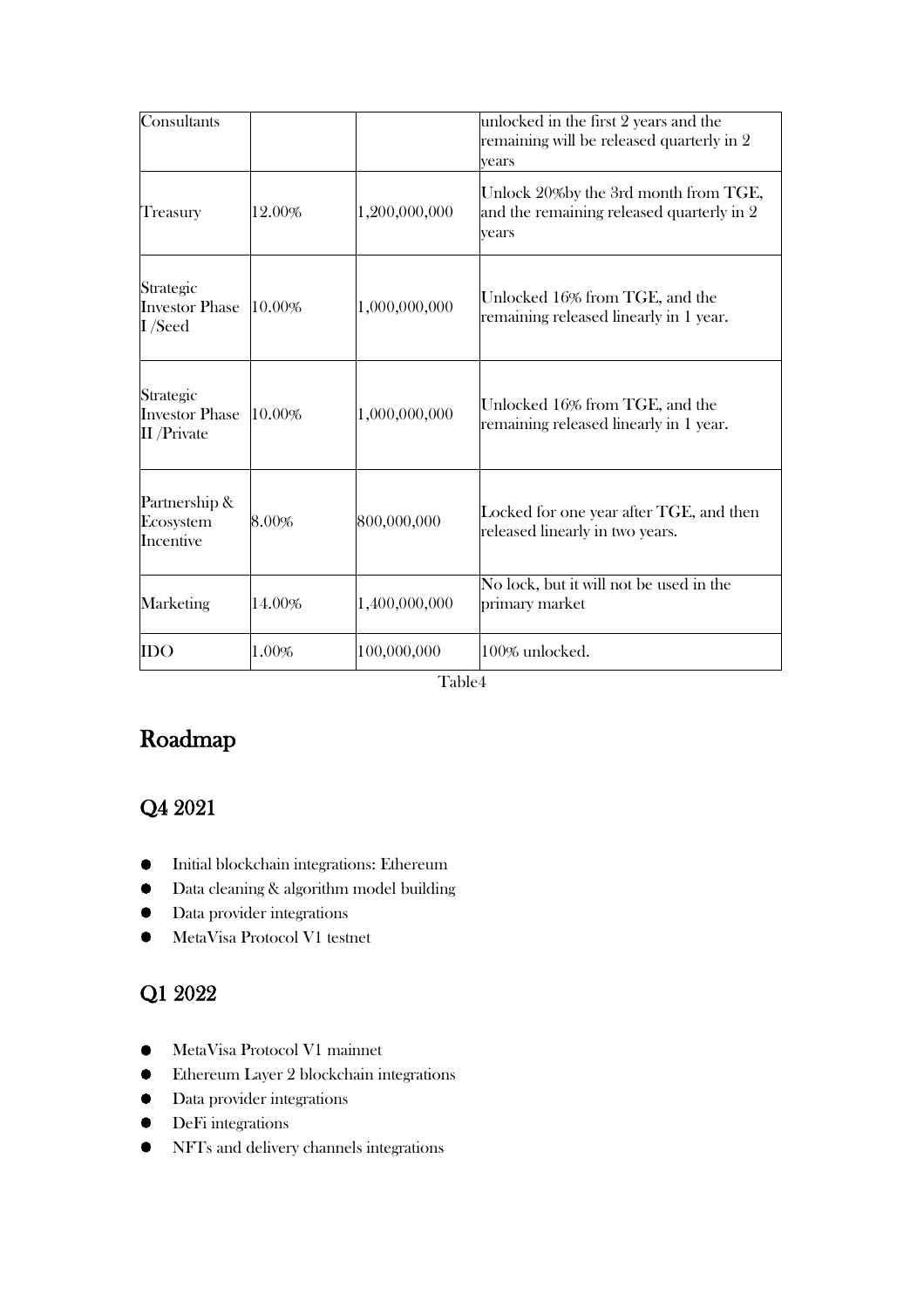# Q2 2022

- Multi-chain Support: Binance Smart Chain, Huobi Eco Chain, Solana, Polkadot
- Smart Templates: Pre-built Smart Triggers for specific use cases
- MetaVisa Protocol V2 testnet

# Q3 2022

- MetaVisa Protocol V2 mainnet
- Identity & Credit Oracle Engine

# References

- Durand D. Risk elements in consumer instalment financing[J]. Journal of Marketing,1942, 6(4): 407-408.
- Hand D J , Henley W E. Statistical classification methods in consumer credit scoring:a review[J]. Journal of the Royal Statistical Society :Series A(Statistics in Society),1997 , 160(3):523-541.
- Hardy W E, Adrian J L. A linear programming alternative to discriminant analysis in credit scoring[J]. Agribusiness , 1985, 1(4): 285-292.
- Rosenberg E,Gleit A. Quantitative methods in credit management :a survey[J]. Operations research ,1994,42(4): 589-613.
- Chen H , Tiňo P , Yao X. Predictive ensemble pruning by expectation propagation[J]. IEEE Transactions on Knowledge and Data Engineering , 2009,21(7): 999-1013.
- Fahey B. A critical review of neoclassical modeling techniques in structured finance[J]. Journal of Post Keynesian Economics , 2013, 35(3): 319-340.
- Martens D, Vanthienen J , Verbeke W. Performance of classification models from a user perspective[J]. Decision Support Systems 2011 ,51(4):782-793.
- Lee T S,Chiu C C ,Chou Y C. Mining the customer credit using classification and regression tree and multivariat e adaptive regression splines[J]. Computational Statistics & Data Analysis , 2006, 50(4): 1113-1130.
- Orgler Y E. A credit scoring model for commercial loans[J]. Journal of Money , Credit and Banking , 1970,2(4): 435-445.
- Fitzpatrick T , McQuinn K. House prices and mo rtgage credit : Empirical evidence for Ireland[J]. The manchester school ,2007, 75(1 ): 82-103.
- Orgler Y E. A credit scoring model for commercial loans[J]. Journal of Money , Credit and Banking , 1970,2(4): 435-445.
- Demiroglu C ,James C. The use of bank lines of credit in corporate liquidity management: A review of empirical evidence[J]. Journal of Banking & Finance , 2011, 35 (4 ):775-782.
- Khashman A. A neural network model for credit risk evaluation[J]. International Journal of Neural Systems ,2009, 19(4): 285-294.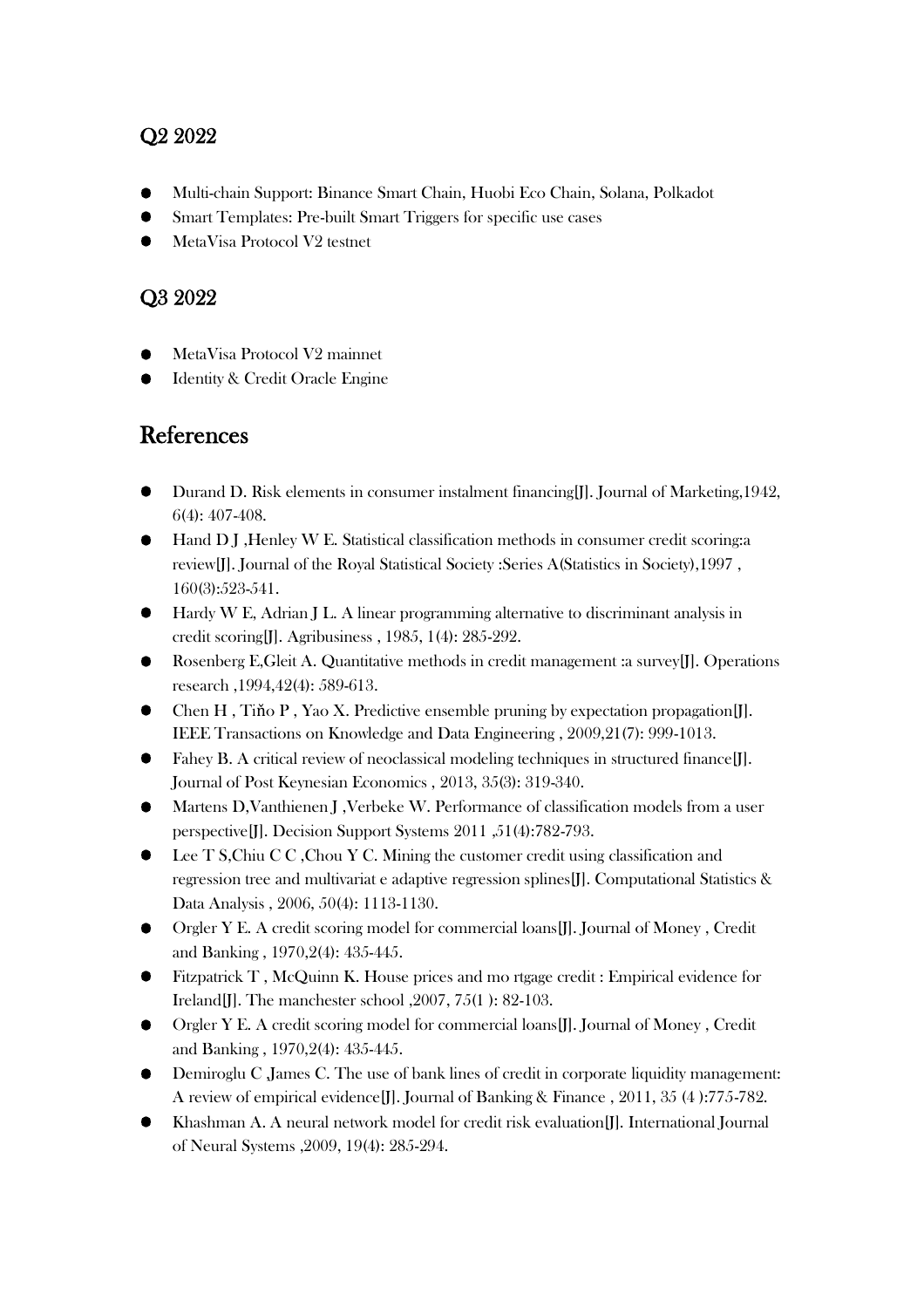- Hartigan J A, Wong M A. Algorithm AS 136: A k -means clustering algorithm [J]. Journal of the Royal Statistical Society , 1979,28(1):100-108.
- Henley W E , Hand D J. A k -nearest-neighbour classifier for assessing consumer credit risk[J]. The Statistician , 1996: 77-95.
- Yeh I C, Lien C. The comparisons of data mining techniques for the predictive accuracy of probability of default of credit card clients[J]. Expert Systems with Applications ,2009, 36(2): 2473-2480.
- Lomax S , Vadera S. A survey of cost -sensitive decision tree induction algorithms[J]. ACM Computing Surveys (CSUR),2013 , 45(2): 16.
- Pradhan B. A comparative study on the predictive ability of the decision tree ,support vector machine and neuro -fuzzy models in landslide susceptibility mapping using GIS[J]. Computers & Geosciences ,2013, 51: 350-365.
- Makowski P. Credit scoring branches out [J]. Credit World ,1985,75(1):30-37.
- Olaru C, Wehenkel L. A complete fuzzy decision tree technique[J]. Fuzzy sets and systems , 2003, 138(2): 221-254.
- Nie G,Rowe W,Zhang L. Credit card churn forecasting by logistic regression and decision tree[J]. Expert Systems with Applications ,2011, 38 (12): 15273-15285.
- Stegaroiu C E,Stegaroiu V. The algorithm for the development of global financial crises[J]. African Journal of Business Management , 2010, 4 (19): 4183-4190.
- Paass G, Kindermann J. Bayesian classification trees with ov erlapping leaves applied to credit -scoring[C]. Pacific -Asia Conference on Knowledge Discovery and Data Mining. Melbourne : Springer Berlin Heidelberg , 1998: 234-245.
- Giudici P. Bayesian data mining , with application to benchmarking and credit scoring[J]. Applie d Stochastic Models in Business and Industry ,2001,17(1): 69-81.
- Weber P , Medina-Oliva G , Simon C. Overview on Bayesian networks applications for dependability, risk analysis and maintenance areas[J]. Engineering Applications of Artificial Intelligence ,2012, 25(4 ): 671-682.
- Baesens B , Egmont-Petersen M , Castelo R. Learning Bayesian network classifiers for credit scoring using Markov Chain Monte Carlo search[C]. 16th International Conference on Pattern Recognition ,Quebec City:IEEE ,2002, 3: 49-52.
- Migueis V L,Benoit D F,Van den Poel D. Enhanced decision support in credit scoring using Bayesian binary quantile regression[J]. Journal of the Operational Research Society,2013 , 64(9 ):1374-1383.
- Orlovs A,Braslins G. Cluster impact on company creditworthiness : case of Latvia[J]. Economics and Management , 2013,18(1): 68-76.
- Zhang D Q , Chen S C. Clustering incomplete data using kernel -based fuzzy c-means algorithm[J]. Neural Processing Letters ,2003,18 (3 ):155-162.
- Soni H N,Joshi M. A fuzzy framework for coordinating pricing and invento ry policies for deteriorating items under retailer partial trade credit financing[J].
- Computers & Industrial Engineering , 2013 ,66(4): 865-878.
- Wu K L, Yang M S. Alternative c -means clustering algorithms [J]. Pattern recognition, 2002,35 (10):2267-2278.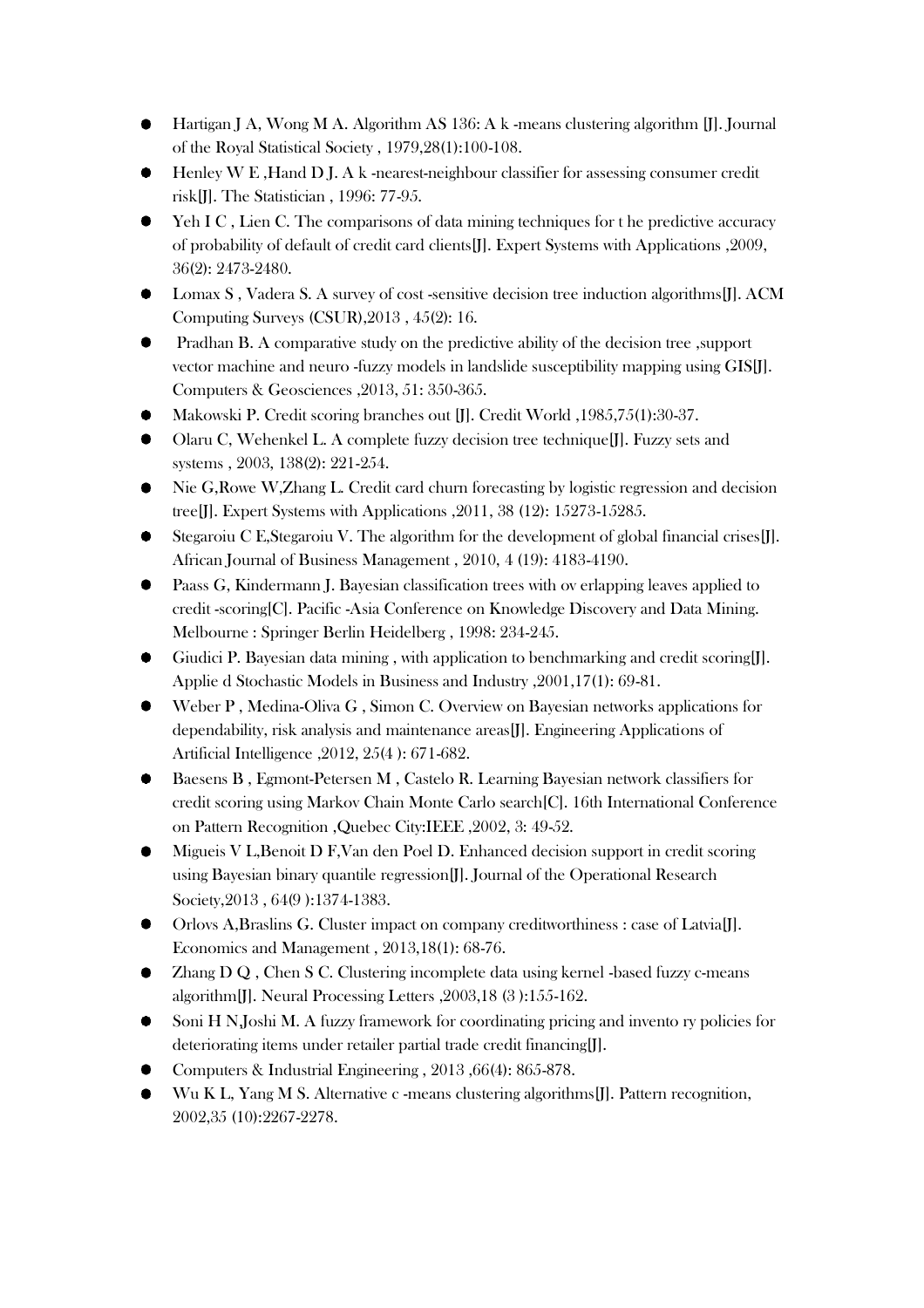- De Andres J , Lorca P , de Cos Juez F J. Bankruptcy forecasting : A hybrid approach using Fuzzy c -means clustering and Multivariate Adaptive Regression Splines[J]. Expert Systems with Applications , 2011, 38 (3): 1866-1875.
- Vojtek M, Koeenda E. Credit -scoring methods[J]. Journ al of Economics and Finance , 2006, 56 (3-4):152-167.
- Mangasarian O L. Linear and nonlinear separation of patterns by linear programming[J]. Operations research , 1965 , 13(3): 444-452.
- Baesens B, Van Gestel T, Viaene S, et al. Benchmarking state -of-the-art classification algorithms for credit scoring[J]. Journal of the operational research society, 2003,54(6): 627-635.
- Duda R O, Hart P E, Stork D G. Pattern classification[M]. New York :John Wiley & Sons, 2012 : 215-281.
- Nath R,Jackson W M ,Jones T W. A comparison of the cla ssical and the linear programming approaches to the classification problem in discriminant analysis[J]. Journal of statistical computation and simulation ,1992 ,41(1-2): 73-93.
- Shi Y, Peng Y , Xu W. Data mining via multiple criteria linear programming : applications in credit card portfolio management[J]. International Journal of Information Technology & Decision Making , 2002, 1(1):131-151.
- İç YT. Development of a credit limit allocation model for banks using an integrated Fuzzy TOPSIS and linear programming[J]. Exp ert Systems with Applications , 2012,39(5): 5309- 5316.
- Abdou H A, Pointon J. Credit scoring , statistical techniques and evaluation criteria: A review of the literature[J]. Intelligent Systems in Accounting , Finance and Management ,2011, 18(2-3): 59-88.
- Bahrammirzaee A. A comparative survey of artificial intelligence applications in finance: artificial neural networks , expert system and hybrid intelligent systems[J]. Neural Computing and Applications , 2010, 19(8): 1165-1195.
- Khashman A. Credit risk evaluation using neural networks:Emotional versus conventional models[J]. Applied Soft Computing ,2011 ,11(8 ):5477-5484.
- West D. Neural network credit scoring models II. Computers & Operations Research, 2000, 27(11):1131-1152.
- Abdou H,Pointon J ,El-Masry A. Neural nets versus conventi onal techniques in credit scoring in Egyptian banking[J]. Expert Systems with Applications , 2008,35(3): 1275-1292.
- Khashei M, Rezvan M T , Hamadani A Z. A bi ‐ level neural ‐ based fuzzy classification approach for credit scoring problems[J]. Complexity , 2013, 18 (6): 46-57.
- Che L, Hwang C J , Ni C. Research on SVM Distance based Credit Scorin g Model for Network Management[J]. Journal of Convergence Information Technology, 2012 , 7(1):476-482.
- Ong C S, Huang J J, Tzeng G H. Building credit scoring models using genetic programming[J]. Expert Systems with Applications ,2005,29(1): 41-47.
- Desai V S, Conway D G, Crook J N, et al. Credit -scoring models in the credit-union environment using neural networks and genetic algorit hms[J]. IMA Journal of Management Mathematics , 1997, 8(4 ):323-346.